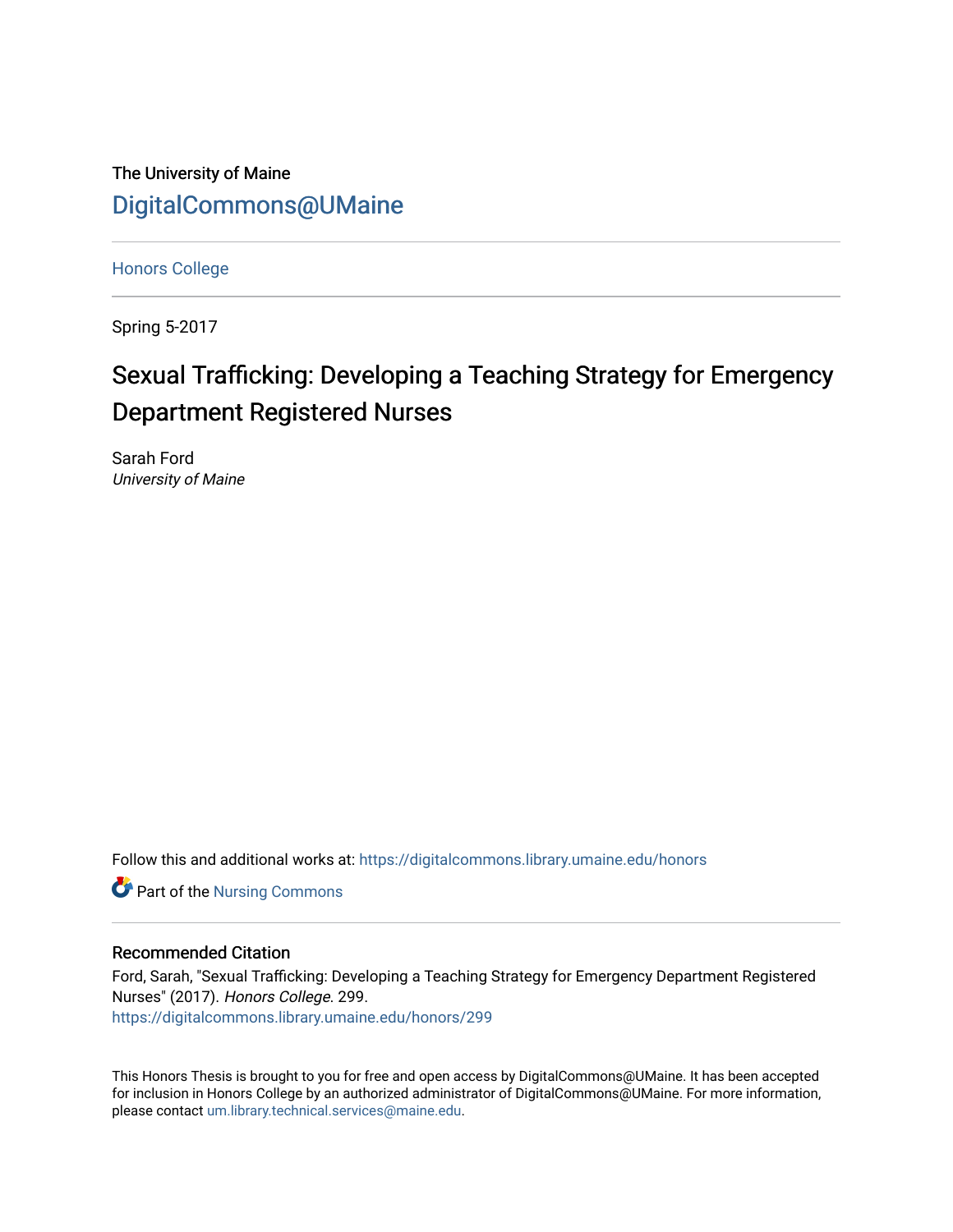# SEXUAL TRAFFICKING: DEVELOPING A TEACHING STRATEGY FOR EMERGENCY DEPARTMENT REGISTERED NURSES AN HONORS THESIS

by

Sarah M. Ford

A Thesis Submitted in Partial Fulfillment of the Requirements for a Degree with Honors (Nursing)

The Honors College

University of Maine

May 2017

Advisory Committee:

Deborah Saber, (Advisor) Ph. D., RN, CCRN, Assistant Professor School of Nursing Kelley Strout, Ph.D., RN, Assistant Professor School of Nursing Katherine Trepanier, RN, MSN, Instructor School of Nursing David Gross, Adjunct Associate Professor in Honors Deborah Eremita, RN, MSN, Instructor/Undergraduate Coordinator School of Nursing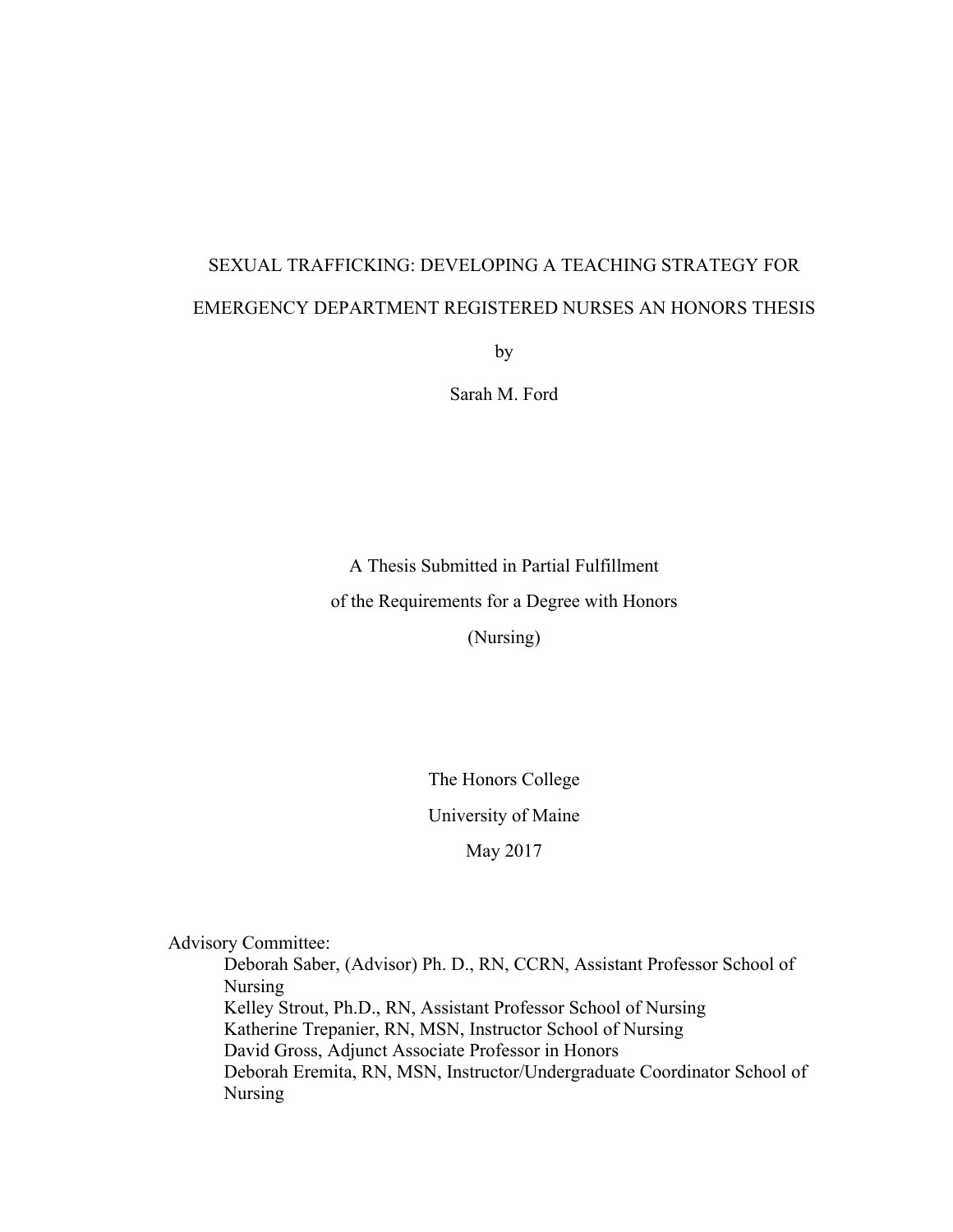### ABSTRACT

Human trafficking is a rapidly growing problem in the United States. This multibillion dollar criminal industry denies freedom to approximately 21 to 27 million people around the world. Through coercion or withholding of an individual's legal documents, vulnerable people are forced to perform labor or sexual acts for the benefit or personal gain of others. Over 80% of victims seek medical help during their captivity, but go unnoticed due to healthcare professional's lack of knowledge and training on the population. This study consisted of a two-step approach. The first involved a literary review of sexual trafficking. Next, a pilot study was conducted where registered nurses in the emergency department were given an educational intervention with a pre and postsurvey to monitor knowledge gained. Results showed significant knowledge gain following the educational intervention. This suggests that sexual trafficking educational interventions for registered nurses may aide in the identification and subsequent assistance for sexual trafficking victims.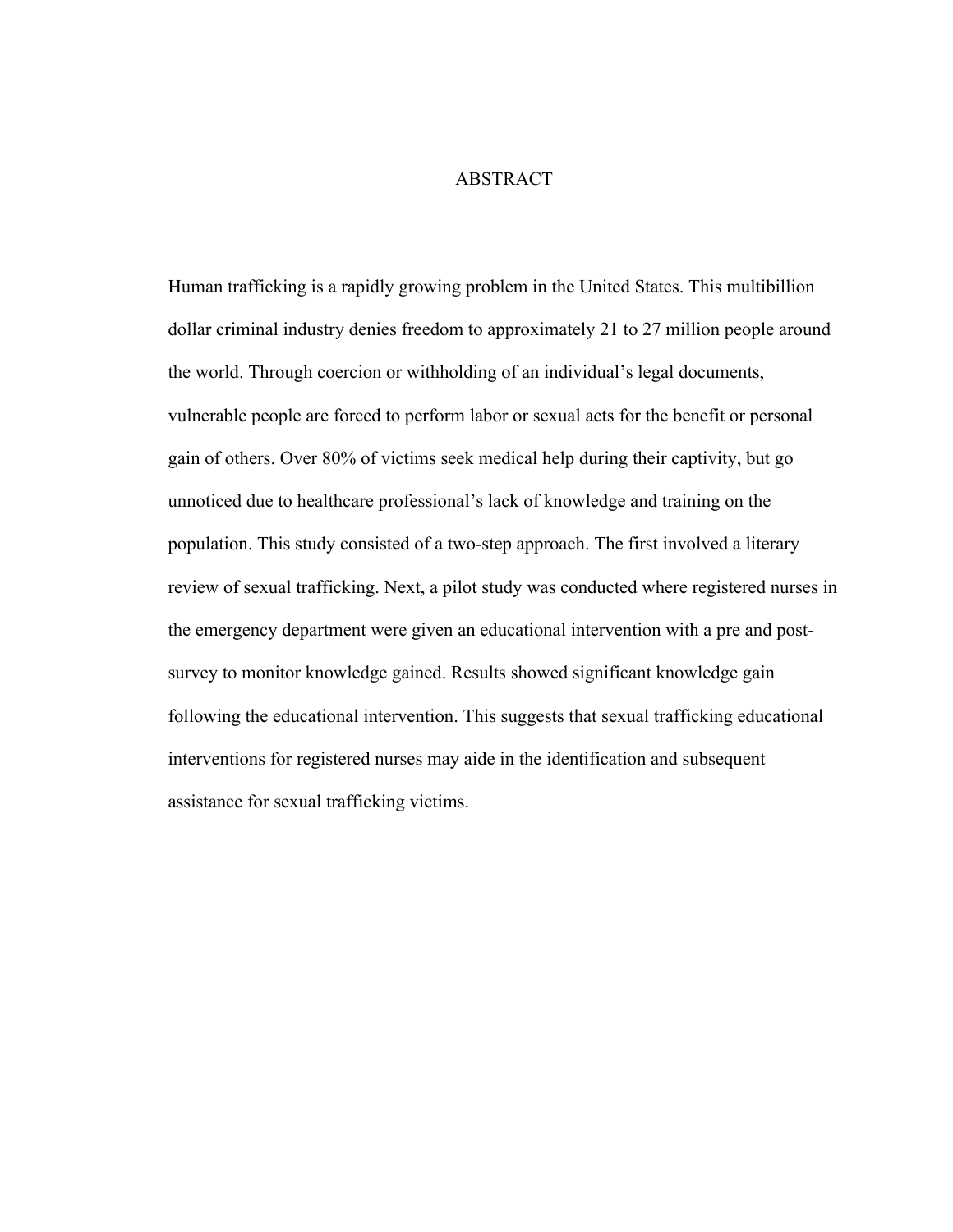# Table of Contents

| Introduction                                     | 1          |
|--------------------------------------------------|------------|
| Chapter I The Industry                           | 3          |
| Chapter II Human Trafficking and Law Enforcement | $\sqrt{ }$ |
| Chapter III The Victim                           | $\,8\,$    |
| Presentation                                     | 8          |
| Assistance for Human Trafficking Victims         | 9          |
| The Trafficking Victim Assessment                | 10         |
| Chapter IV Prevention                            | 15         |
| Chapter V The Pilot Study                        | 16         |
| Study Aim                                        | 16         |
| <b>Internal Review Board</b>                     | 16         |
| <b>Study Preparation</b>                         | 16         |
| <b>Study Procedure and Data Collection</b>       | 17         |
| Analysis                                         | 18         |
| Results                                          | 18         |
| <b>Discussion</b>                                | 19         |
| <b>Future Directions</b>                         | 20         |
| Limitations                                      | 20         |
| Conclusion                                       | 21         |
| References                                       | 22         |
| Appendix I Recruitment Flyer                     | 25         |
| Appendix II Notification of Presentation         | 26         |
| Appendix III Consent                             | 27         |
| Appendix IV Pre-Survey                           | 29         |
| Appendix V Presentation                          | 31         |
| Appendix VI Post-Survey                          | 34         |
| Appendix VII Table I                             | 35         |
| <b>Authors Bibliography</b>                      | 36         |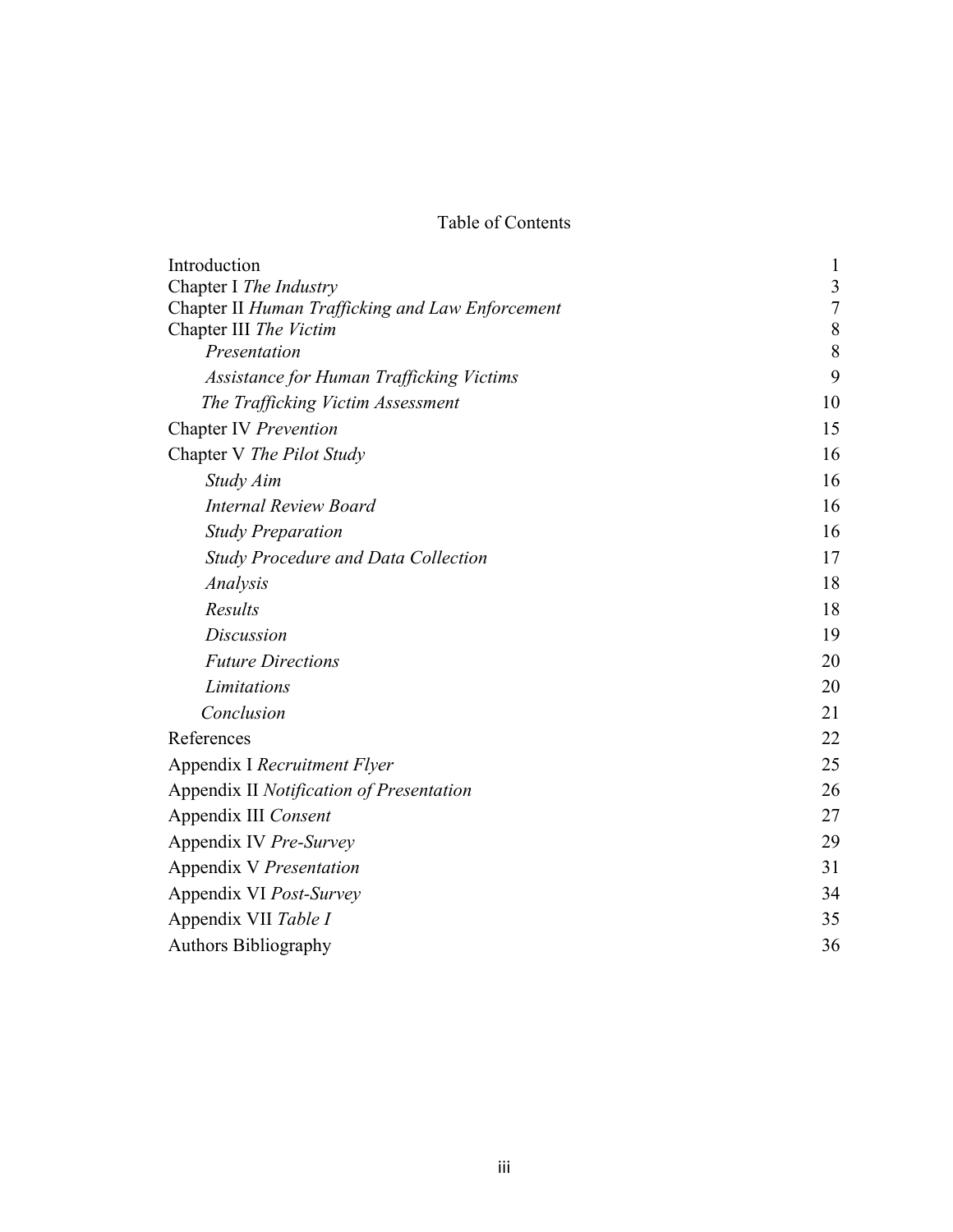### INTRODUCTION

Human trafficking is a rapidly growing problem in the United States. This multibillion dollar criminal industry denies freedom to approximately 21 to 27 million people around the world (Hodge, 2014; International Labor Organization, 2012). Through coercion or withholding of an individual's legal documents, vulnerable people are forced to perform labor or sexual acts for the benefit or personal gain of others. (Polaris Project, 2016). California, Texas, and Florida have the highest incidence of sexual trafficking. In 2015 alone, the three states totaled 1,420 reported cases (NHTRC, 2016). The increasing problem of trafficking is recorded by the Human Trafficking Reporting System national crisis line statistics (National Human Trafficking Resource Center [NHTRC], 2016). This line has been reach over 130,00 times regarding trafficking cases since 2007. Furthermore, in three years, from 2012-2015, the number of calls from trafficked victims more than doubled, exemplifying the increased prevalence of trafficking (NHTRC, 2016)

In Maine, from 2015 – 2016, calls to the National Human Trafficking Resource center have increased approximately 50% (NHTRC, 2016). Because underreporting and single cases can involve several women, it is estimated that 200-300 people fall victim to sexual trafficking in Maine every year. More troubling reports found that in 2016, 40% of Maine law enforcement officers had encountered cases of sexual trafficking and less than half of them stated they feel prepared to handle such a case (NHTRC, 2016).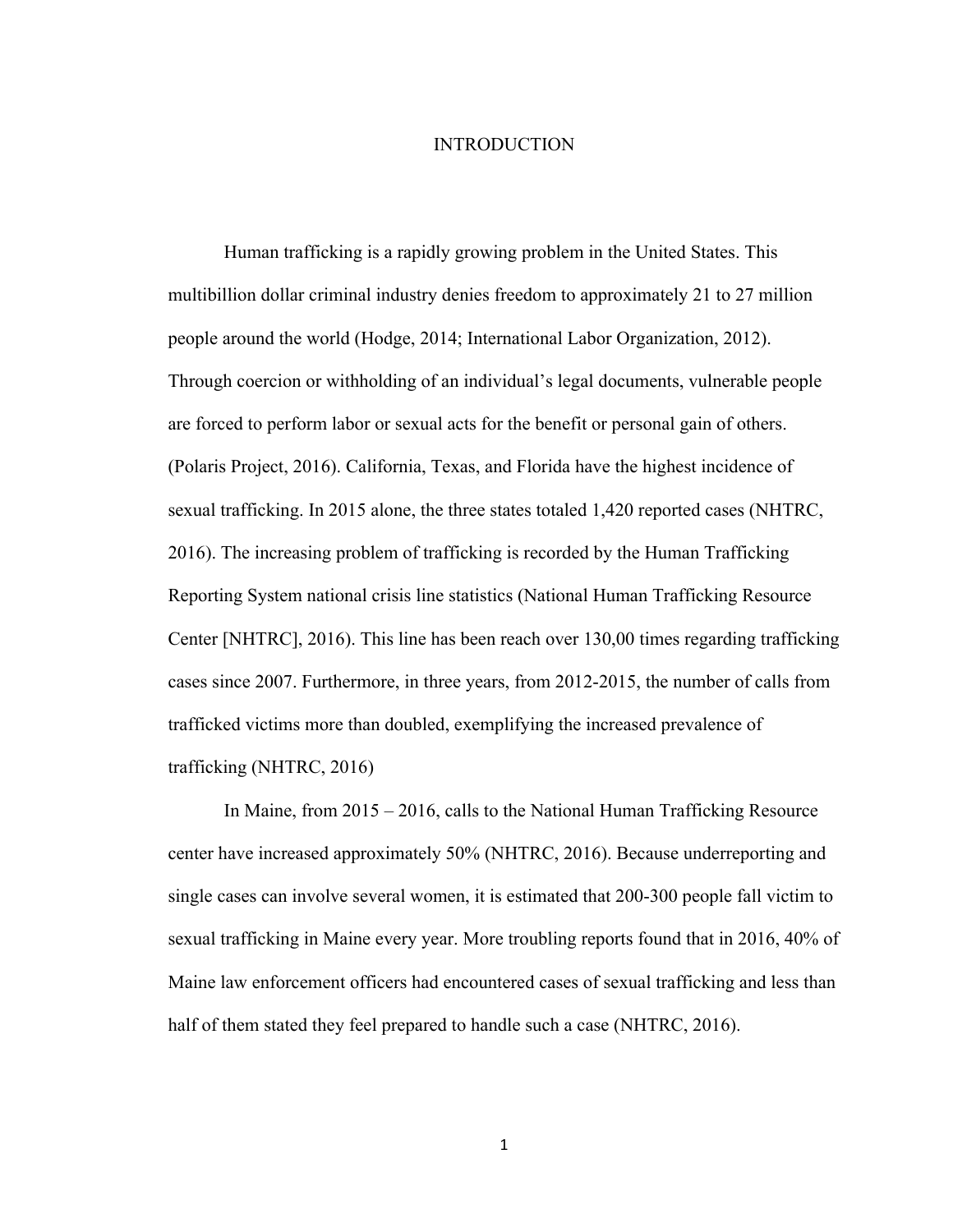In August and September of 2015, Maine police officers put fake ads on Backpage.com to find trafficking predators. This is a national website with the same concept as Craigslist where the public can place ads for job listings or to sell items and is a hub for traffickers due to the ease of being able to advertise girls all over the nation. Annually, Backpage brings in approximately \$22 million from prostitution based ads (Kristof, 2012). The chief executive officer (CEO) of Backpage, Carl Ferrer, was recently arrested in October of 2016 on allegations of sex trafficking involving minors (NBC News- Helsel, 2016). Through this forum, police posted escort ads to sell individuals for sex at three separate hotels on three separate days in Augusta and Waterville, Maine. Through this sting operation, 21 men were arrested for engaging in prostitution (McLean, 2016b). This case exemplifies the need for raised awareness on sexual trafficking, and healthcare workers can provide a critical role.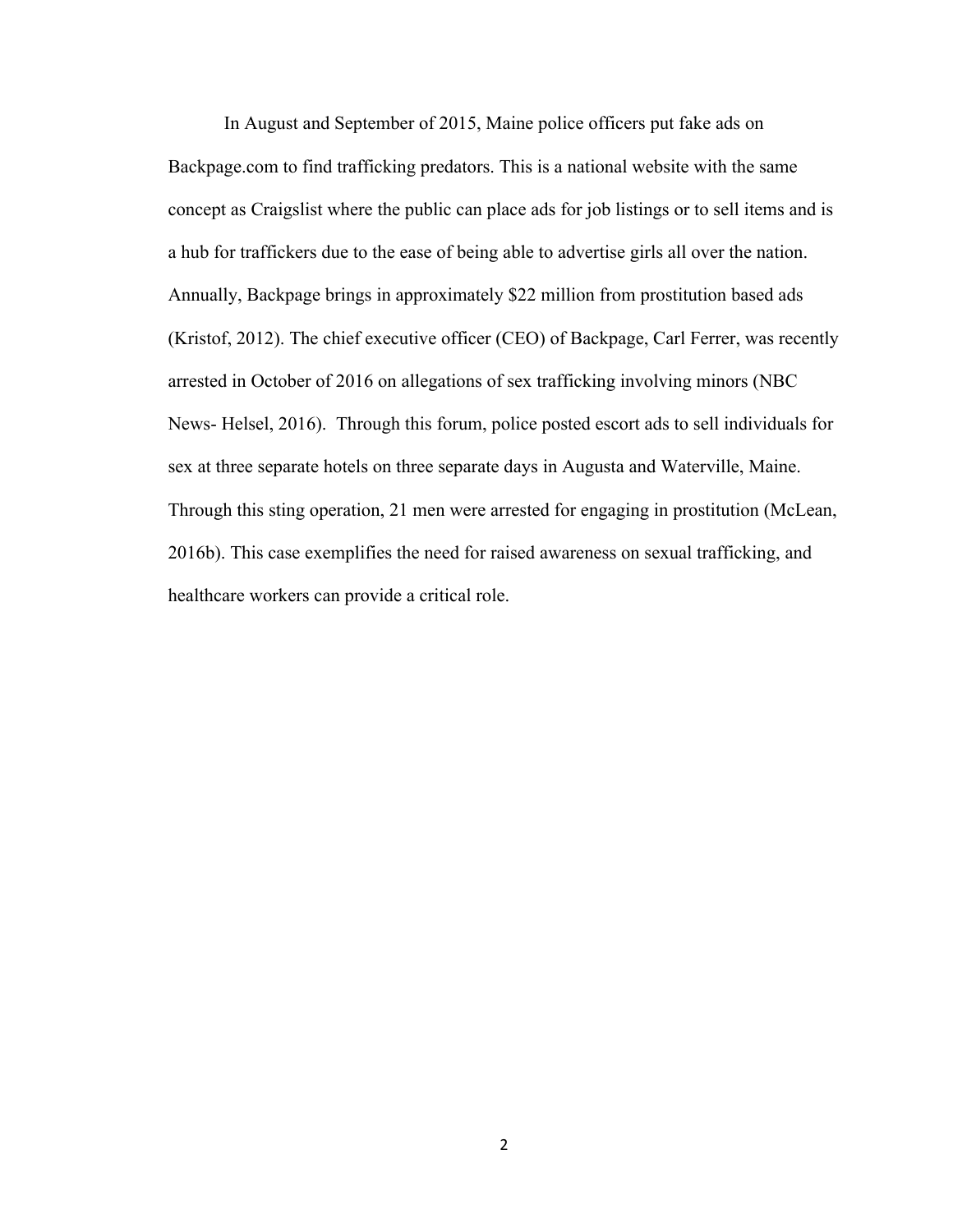### CHAPTER I

#### THE INDUSTRY

Human trafficking is an "underground" industry that encompasses two major types of exploitation and deception. The first and most common type is referred to as labor trafficking. As a form of modern day slavery, victims of labor trafficking are forced to work with little or no payment. They often suffer under harsh, unsafe work conditions that pose risks to their overall health. The most common setting for labor trafficking takes place in manual industries such as farms and factories. The second type, sexual trafficking, involves a single party profiting from forcing an individual into performing sexual acts for others. Each trafficked individual may be forced to engage in sexual activity with several people daily and turn over all payments to their enslaver. They are transported across borders against their will and all freedoms are stripped away. They often live in poor conditions with other women who are also being trafficked and experience daily abuse and malnutrition. The United States is placed second for the largest sexual trafficking market in the world, making a conservative estimate of \$31.6 billion in profits each year (Hodge, 2014). Trafficked victims are lured into their unpredictable fate under false pretense, with thoughts of making a step towards an improved life. Money, love, education, jobs, housing, and much more are promised to victims. These deceptions are conveyed to innocent people, and sadly the truth about their role as trafficked victims are realized after they are trapped. (Lake, 2017). In 2003,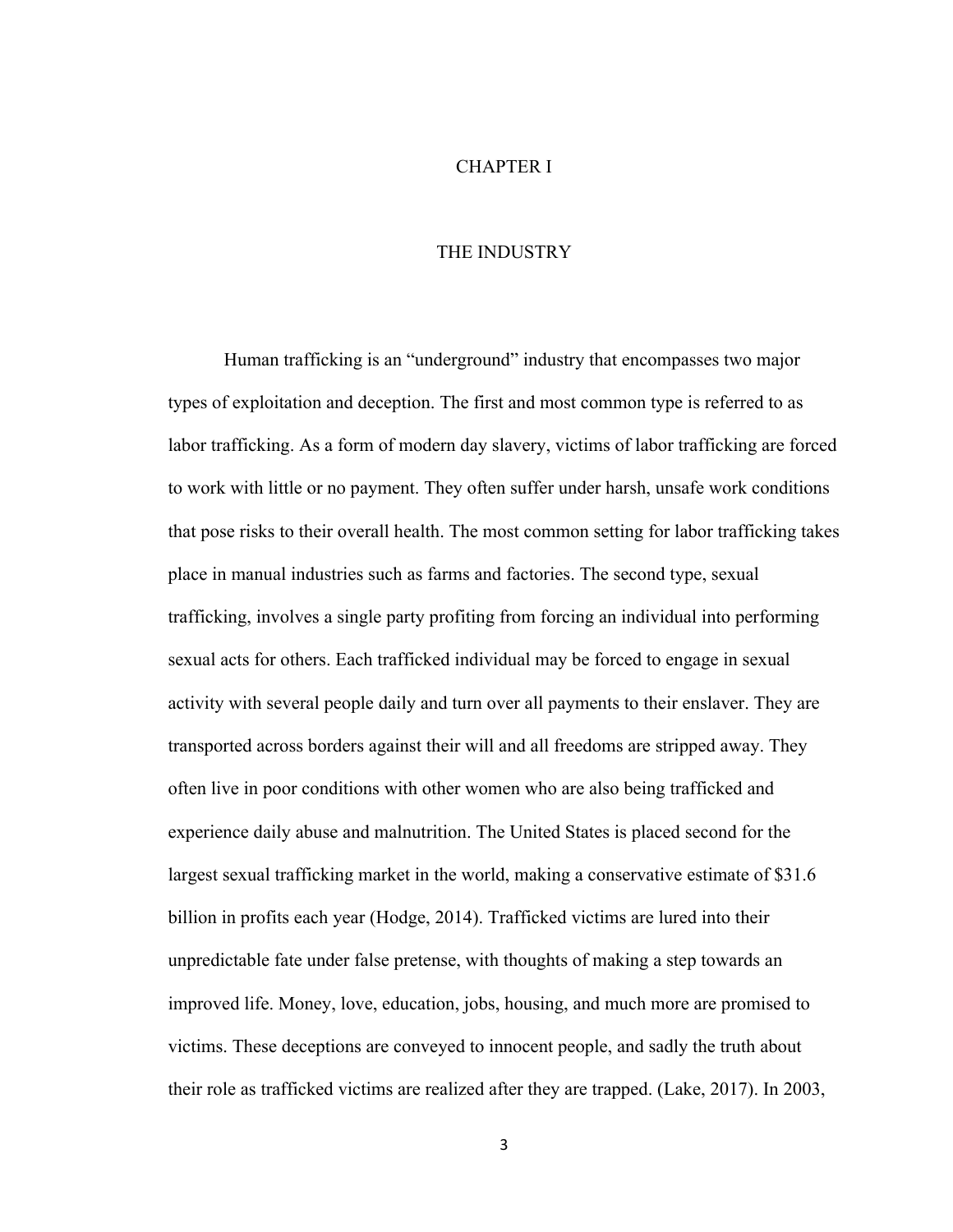the United Nations developed a global definition for trafficking under the *Protocol to* 

*Prevent, Suppress and Punish Trafficking in Persons, Especially Women and Children,* 

commonly known as the Palermo protocol. The international definition for the industry is

the

*recruitment, transportation, transfer, harbouring or receipt of persons, by means of the threat or use of force or other forms of coercion, of abduction, of fraud, of deception, of the abuse of power or of a position of vulnerability or of the giving or receiving of payments or benefits to achieve the consent of a person having control over another person, for the purpose of exploitation. Exploitation shall include, at a minimum, the exploitation of the prostitution of others or other forms of sexual exploitation, forced labour or services, slavery or practices similar to slavery, servitude or the removal of organs, [italics added] (p. 2, Art. 3a)* (Hodge, 2014)

The key identifying factor that makes trafficking unique is the method in which the exploiter obtains their victims. Force, fraud, or coercion must be used by the perpetrator for the case to legally be defined as trafficking. In addition, any involvement of a minor is automatically considered trafficking (McLean, 2016b). Traffickers, commonly referred to as pimps, may physically restrain the victim or make threats of serious harm to force an individual into servitude. Sometimes, murder even takes place to set an example for other women (Hodge, 2014). An example of coercion is a "Romeo pimp". These perpetrators will get romantically involved with a person with the sole intention of sexually exploiting them later in the relationship, once their trust is gained (Breaking Free and Ramsey County Attorney's Office, 2016). As previously mentioned, perpetrators may commit fraud to entice people to join their company by describing that large amounts of money they will have the opportunity to make. These perpetrators are typically men with a history in dealing drugs. They often set up their business within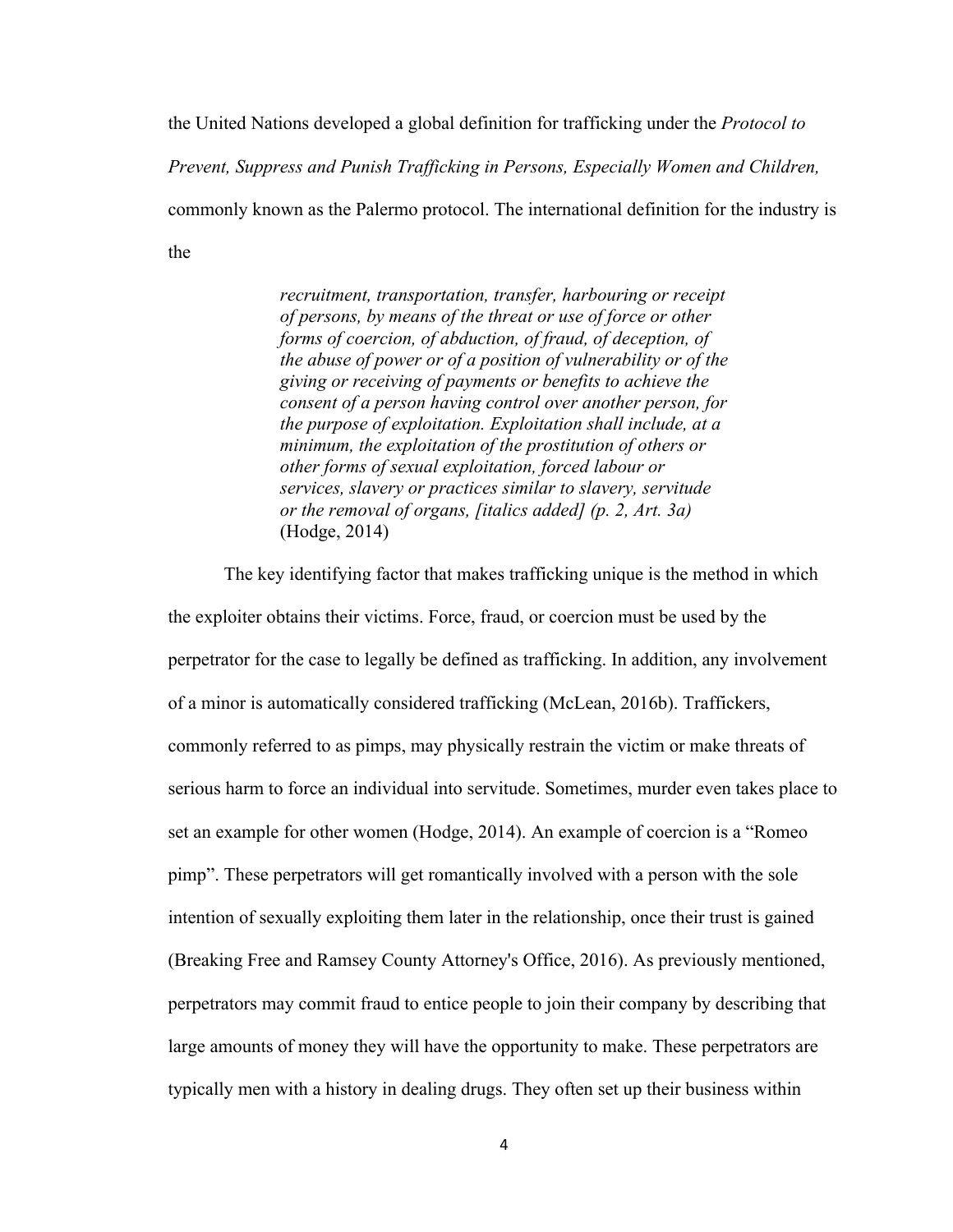clubs, hotels, and massage parlors and go to great lengths to keep their business hidden, often by involving victims in illegal activities so they are less likely to come forward. While they may still provide the service they advertise, their main form of business is in prostitution.

According to Hodge (2014), the goal of the perpetrator is to identify, exploit, and create vulnerabilities in victims as well as remove all established credibility they have with outside sources, such as family and law enforcement. To lure victims into the human trafficking business, several strategies are used. Drugs may be promised in exchange for the service or used to control victims by keeping them in a constant daze. Other times, vulnerable people, such as runaway youths or victims of abuse become victims to the trafficking business when they are promised a job, shelter, food, education opportunity, or a better life. Other targeted individuals include refugees, the disabled, the illiterate, those in poverty, and minorities (Hodge, 2014). Then, promises are broken or manipulated and victims end up trapped into a life of servitude and prostitution. Moreover, fear is instilled in these individuals. Pimps master the skill of psychological manipulation and use strategies to successfully control their victims. Pimps will create the illusion that the victim will not survive alone, with no hope of being rescued or other options in life. In other words, without the pimp, the victim will not have shelter, food, or money. Communication with the outside world is cut off, families are threatened, and being turned into the police is a common tactic. Victims are confined and isolated with mental deterioration until they succumb to slavery (Hodge, 2014). To further strengthen control over the victim, pimps commonly withhold identification papers and legal documents such as passports, thereby limiting the victim's ability to escape. Additionally,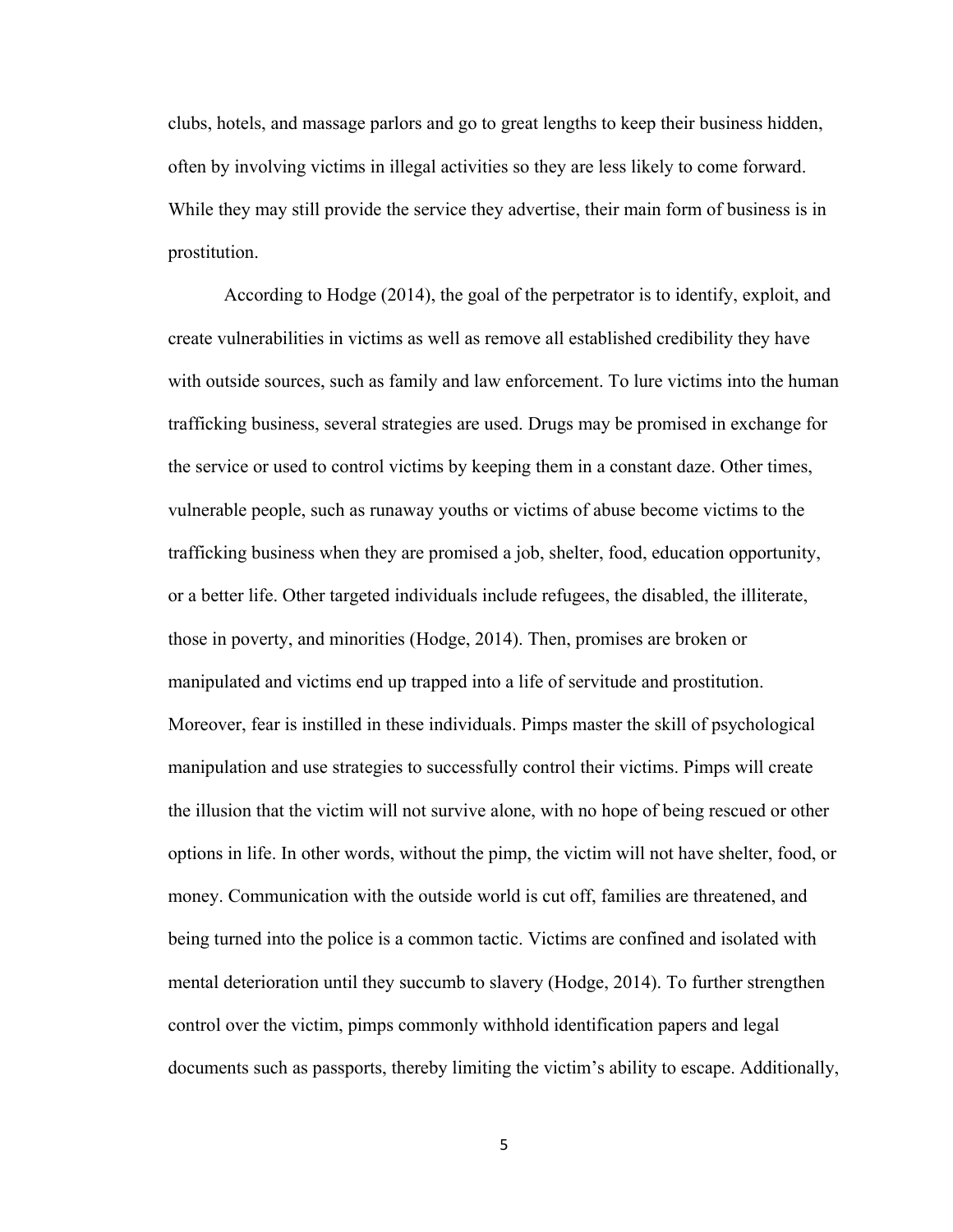sometimes a group mentality is created, threatening that the other women will be punished with rape, abuse, or starvation if one attempts to escape (Hodge, 2014).

The "business" of trafficking is highly profitable. A single woman can be sold infinitely until they escape. Unlike drugs which are gone once sold, a woman can be used over and over again. Women can be exploited on average of thirteen times per day and can bring in as much as \$100-\$600 per hour of service. In a study of eight major United Sates (US) cities, it was estimated that the underground sex economy was worth \$39.9- \$290 million in 2007. Convicted offenders admit to taking home \$5,000-\$32,833 per week (Urban Institute, 2014). Clients are targeted on the internet through sites such as Craigslist and Backpage to those of a higher class and include but are not limited to lawyers, police officers, judges, and teachers (McLean, 2016b).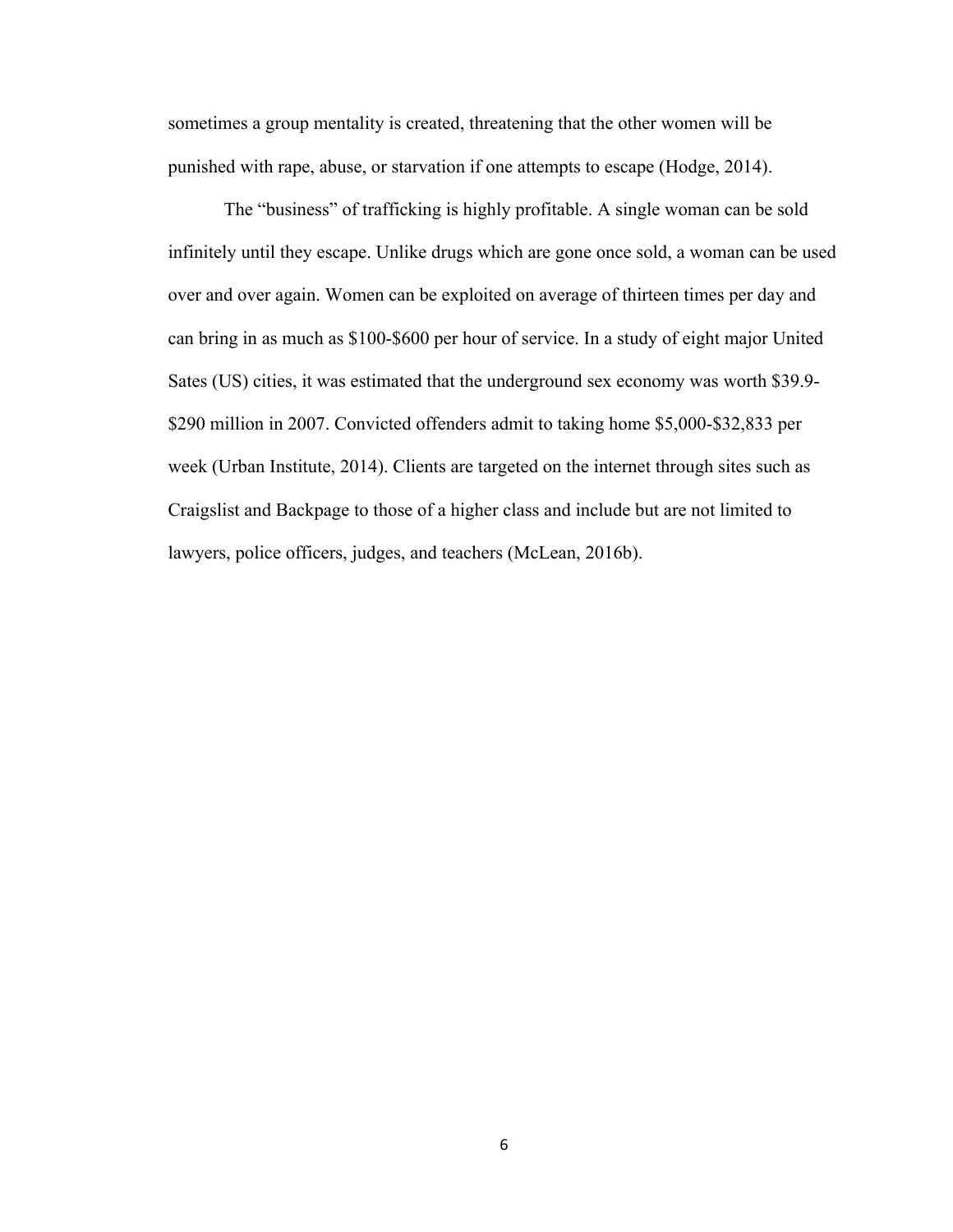### CHAPTER II

#### HUMAN TRAFFICKING AND LAW ENFORCEMENT

Human trafficking is considered a crime in the national Uniform Crime Report; however, the crime is relatively minimal risk due to law enforcement's lack of a protocol for reporting and investigation trafficking cases (Urban Institute, 2014). It is difficult for law enforcement to identify traffickers when compared to other illegal activities such as drug dealers, who often have addictive behaviors or characteristics and may carry illegal substances, making them more easily identifiable. The outward appearance of pimps may not appear suspicious because they do not have to carry anything illegal and often appear as a business owner.

Recently, steps have been made to make the process for uncovering trafficking cases for law enforcement easier. A tool name Spotlight has been created, with large efforts from actor Ashton Kutcher, to aid police in identifying possible trafficking cases. Normally, law enforcement manually explores web ads to identify cases, but Spotlight uses algorithms to connect data and pinpoint suspicious ads. This program is used by over 4,000 officers in 50 states and in the past 12 months has identified 7,442 cases and has increased efficiency by 60%. This is the equivalent to identifying and hopefully saving five children per day from the world of trafficking (Thorn, 2017).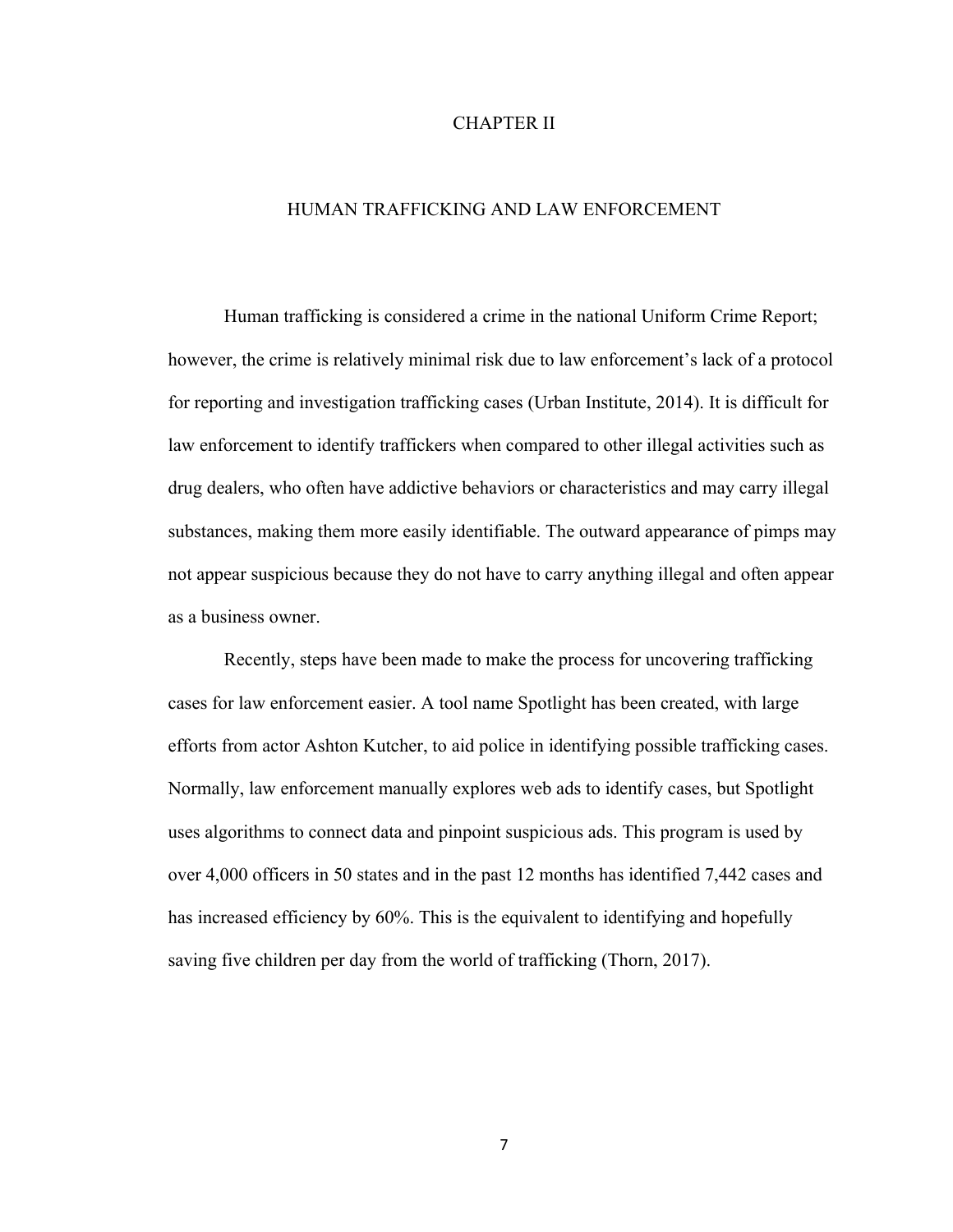#### CHAPTER III

### THE VICTIM

#### Presentation

Victims of sexual trafficking are normally white females ranging from ages of 14 to 30. Often these women have a history of abuse, have no caregiver, or are abusing drugs (Hornby Zeller Associates, Inc., 2015). Other risk factors that may contribute to being victimized are poverty, minimal education, housing insecurity, language limitations, decreased health literacy and adverse childhood events (Health and Human Rights Journal, 2016). A staggering 80% of trafficking victims are United States citizens that are in vulnerable states ideal for exploitation (Alpert, 2014).

Once entrapped in the sexual trafficking business, victims become vulnerable to serious health consequences. Of 102 interviewed victims, over 88% reported having depression and over 41% had attempted suicide. An overwhelming 82% report feelings of guilt. These women averaged thirteen "buyers" per day and over 92% experienced physical abuse on top of the sexual abuse. Moreover, sexually transmitted diseases were present in over two thirds of the cases and over 60% of women had at least one pregnancy, with many being forced to end the pregnancy with an abortion. In addition, victims often suffer from insomnia, memory loss, social withdrawal, and decreased initiative (Hodge, 2014). Due to the high levels of abuse, infections, and pregnancies, healthcare is often sought out by victims. Over 87% report having contact with some form of healthcare, the majority having gone to the emergency room, walk in clinic, or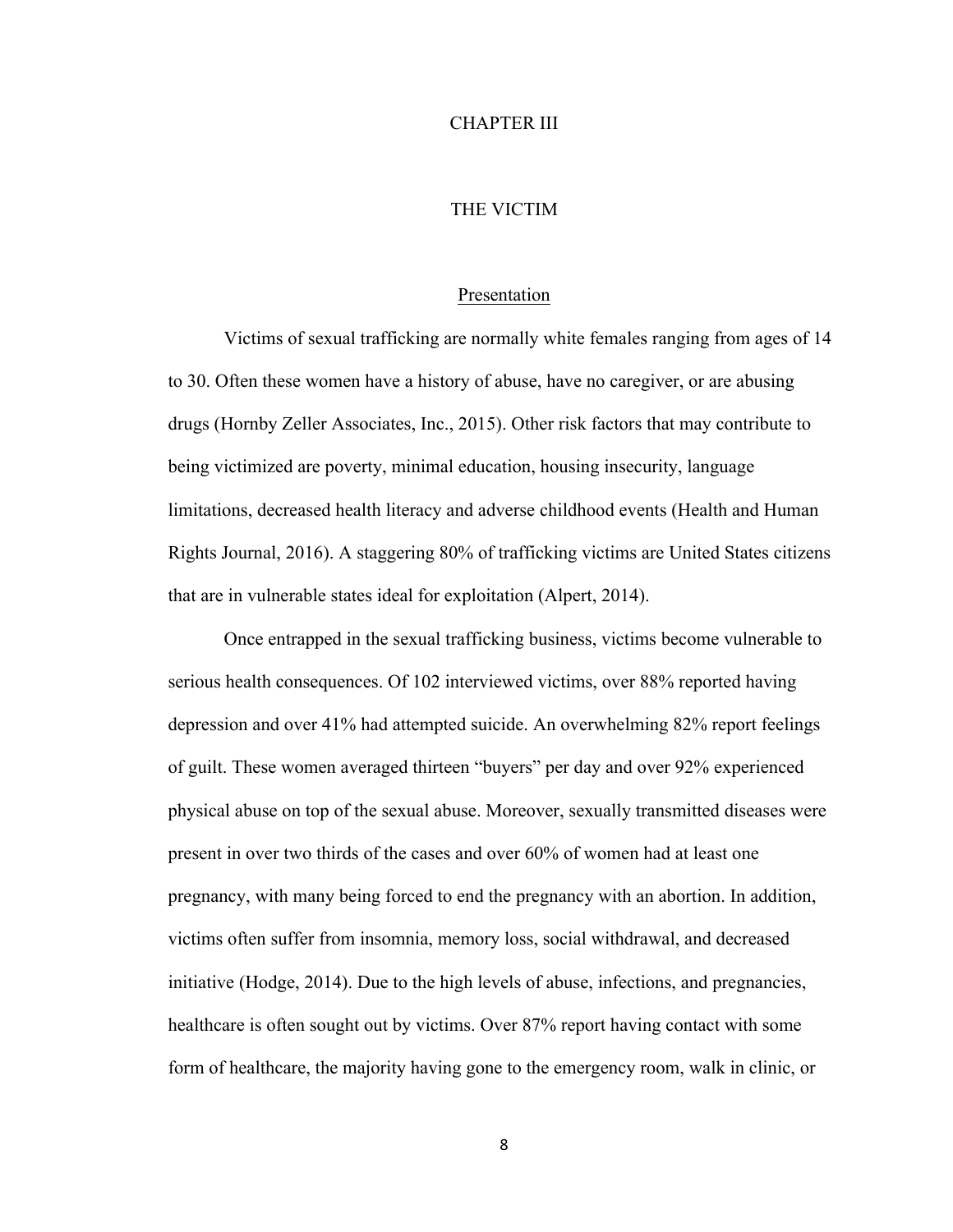family services. Because so many of these victims enter the healthcare system for treatment, there is a small, yet critical, window of time in which healthcare professionals can reach out and identify these victims.

### Assistance for Human Trafficking Victims

When victims gain the confidence to leave captors, they face the fear of prosecution for prostitution. Moreover, they "escape" without proper resources or tools to recover from their experience and consequently end up struggling to survive. (Epstein  $\&$ Edelman, 2014). One way to tackle this is to expand safe harbor laws, which are currently in place by only 34 states. These laws prevent prosecution of the victim and instead provide services for recovery, including legal help, housing, medical care, and more. Though most states only grant immunity to minors, policies are constantly being revised and expanding to cover all victims. The Trafficking Victims Protection Act of 2000 declared trafficking a federal crime and mandates restitution be paid to victims. It also gives victims the ability to sue their perpetrators and gives them an opportunity to earn citizenship if not already obtained. A new visa was created, called the T-visa, that is for people who have experienced severe forms of trafficking (Hodge, 2014). This visa enables victims access to the healthcare systems to get the mental and physical help they need to recover. By taking away threats of punishment and offering help, more women are likely to come forward with cases of trafficking, ultimately helping a broader spectrum of women (Polaris Project, 2015).

Health care professionals, particularly those in walk in clinics and emergency departments, are optimally positioned to reach out, identify, and help sexual trafficking victims. However, over 87% of victims have reached out to healthcare in some form and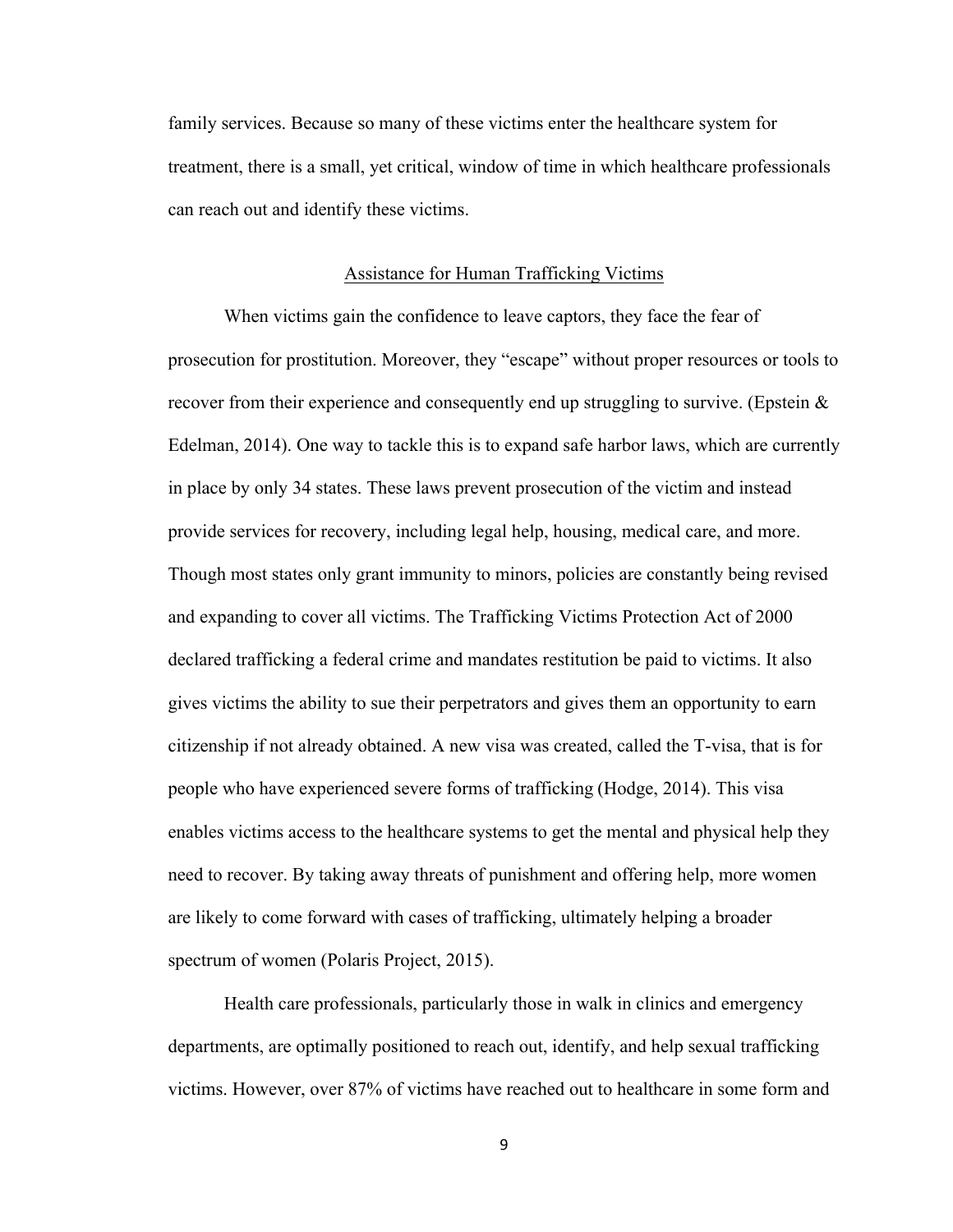were not identified (Gorenstein, 2016). With 5,686 hospitals, nationwide, only 60 of them have a protocol to follow if someone seeks help regarding trafficking. In addition, 73% of emergency department doctors and nurses do not think it affects the population they are serving. (Gorenstein, 2016), which may contribute to the missed assessment of the vague signs exhibited by sexual trafficking victims.

### The Trafficking Victim Assessment

Sexual trafficking victims may appear similarly to those of domestic violence because physical abuse is common in sexual trafficking to establish dominance and to instill fear in the victim. A common red flag to help identify sexually trafficked victims is the unique presentation of a woman seeking sexual health care while also displaying signs of physical abuse. Untreated sexually transmitted infections, pregnancy, birth control requests, or abortion services all fall under sexual health and in combination with signs of domestic violence, point towards trafficking. Abuse indicators common to trafficking include injuries to the face, patterned bruises around the neck showing signs of strangulation, or markings around the wrists indicating being tied up (Levin, 2014; McLean, 2016a). If this unique combination is present, it is critical that the patient is also assessed for signs of sexual trafficking that includes depression, post-traumatic stress disorder, shame, substance abuse, and rape. The patient may also respond with vague answers when asked to identify their location, place of residence, or source of income. In addition, tattoos are often used as markers and can suggest trafficking. If another person accompanies the patient, trafficking should be suspected. This is especially important if the companion is a male who dominates the conversation or is the one who holds the insurance or identification card. It is important the patient is interviewed alone and all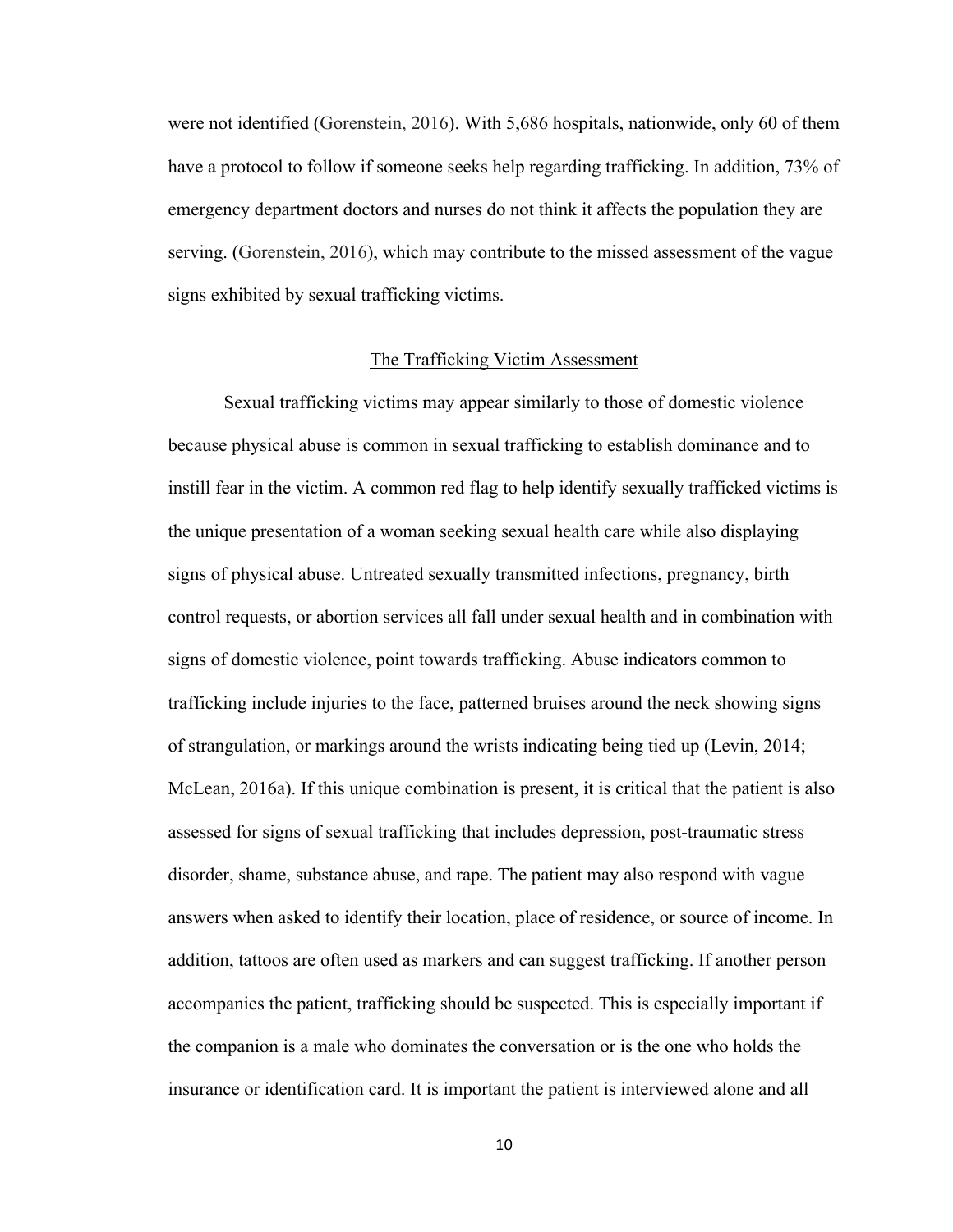accompanying people are removed from the clinical setting. This can be accomplished by suggesting the companion signs necessary paperwork at the check in desk or by assisting the patient to the bathroom. Once alone, questions to ask should be similar to the following:

- Is anyone making you do anything you don't want to do?
- Are you safe?
- Where do you live?
- Where do you sleep at night?
- Are you able to leave the person you are with if you wanted to?

Many times, the patient may feel ashamed or at fault, and does not view themselves as a victim. For this reason, the patient may not come forward. In this case, it is important a relationship is established and that the patient/victim knows of resources available if they do choose to discuss their situation (McLean, 2016a).

Health care professionals must be prepared to support victims who confide in them. Lack of widespread training and education creates a gap between identifying these red flags and attributing them to sexual trafficking, which leads to lack of appropriate intervention by medical professionals (Health and Human Rights, 2016). For this reason, more widespread training should be available to ensure each case is handled appropriately. One way to accomplish this is to have more Sexual Assault Forensic Examiners (SAFEs) in the hospital setting. SAFEs are registered nurses who have participated in a course, clinical observation, and continuing education that teaches the specifics of how to handle a sexual assault case. They perform and document a medical history, physical, and emotional assessment in detail as well as provide emotional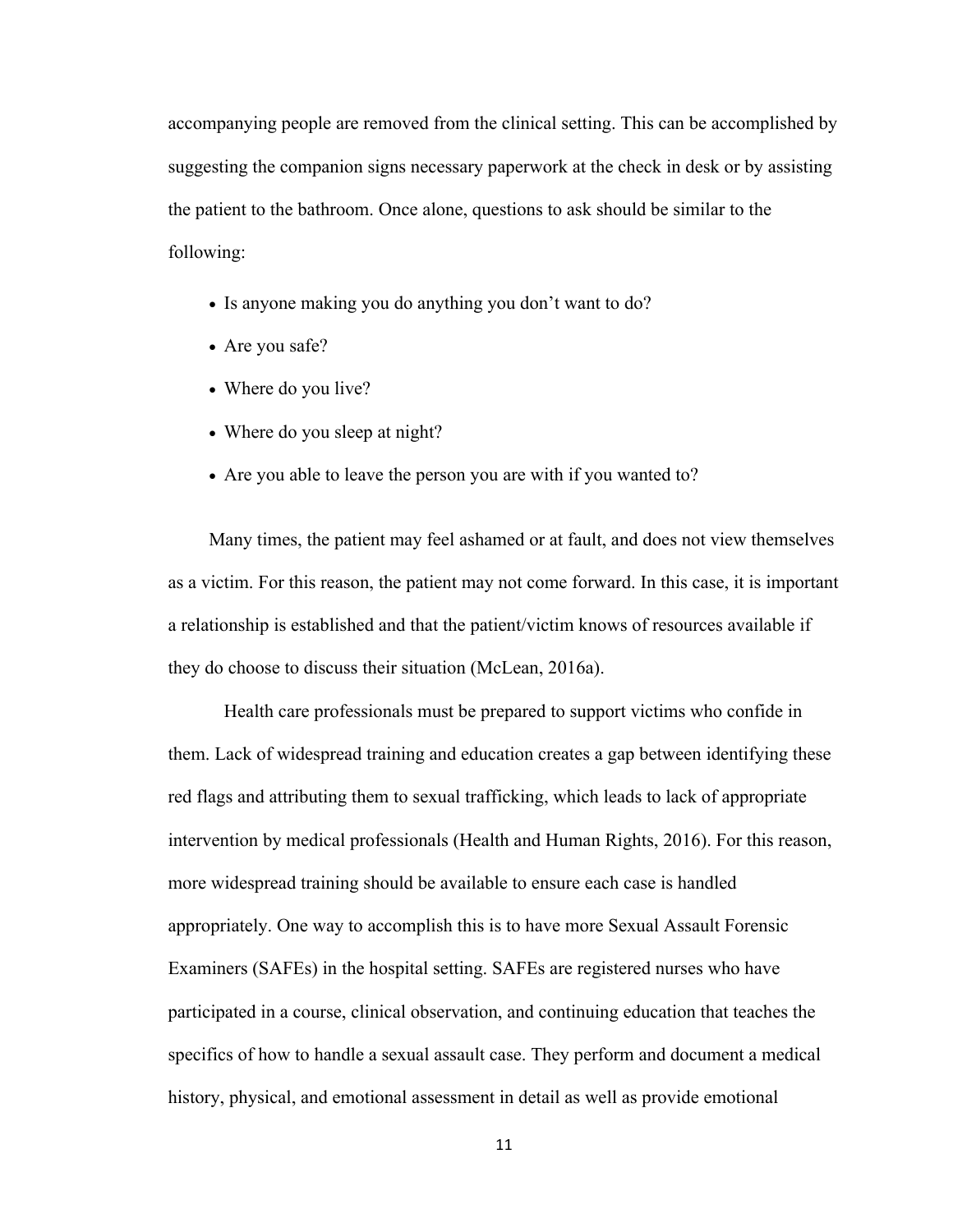support. This includes compiling a rape kit, a collection of DNA, pictures, and health exam documentation that is gathered in such a way that it can be used as evidence in court. The compilation of the kit takes three to six hours and once opened, cannot be left alone to ensure "chain of custody", or appropriate handling of evidence to maintain integrity (International Association of Forensic Nurses, 2016). Each part of the exam is entirely sanctioned by the victim, as parts such as the internal exam may be traumatic or triggering, bringing back difficult memories from their abuse. The kits themselves are at no cost to the victim, they are paid for by the victim's compensation program. This is a state government program that reimburses victims of violent crimes (The National Center for Victims of Crime, 2017). Once complete, the kits are sealed and either sent to the police station where the report was made for evidence testing, or are held at the local police station for 90 days or until the victim decides to come forward with a report. Currently, there are 35 trained SAFEs in Maine, most of which are clustered in areas. Due to the lack of available trained SAFEs, evidence is being handled improperly by untrained professionals. If evidence is handled improperly, the state may be unable to prosecute (Feulner, 2013).

Resources for sexually trafficked victims already exist in Maine and include Hope Rising in Bangor. This is a home and treatment program that provides a safe place for victims to recover and move forward with their lives. The goal is to help victims process and cope what they have gone through and provide them with the life skills to move forward. This facility houses victims and provides programs from 8am-8pm Monday-Friday that include individual and group therapy, substance abuse treatment, and mental health treatment. In addition, the victims are assessed for education needs and goals, as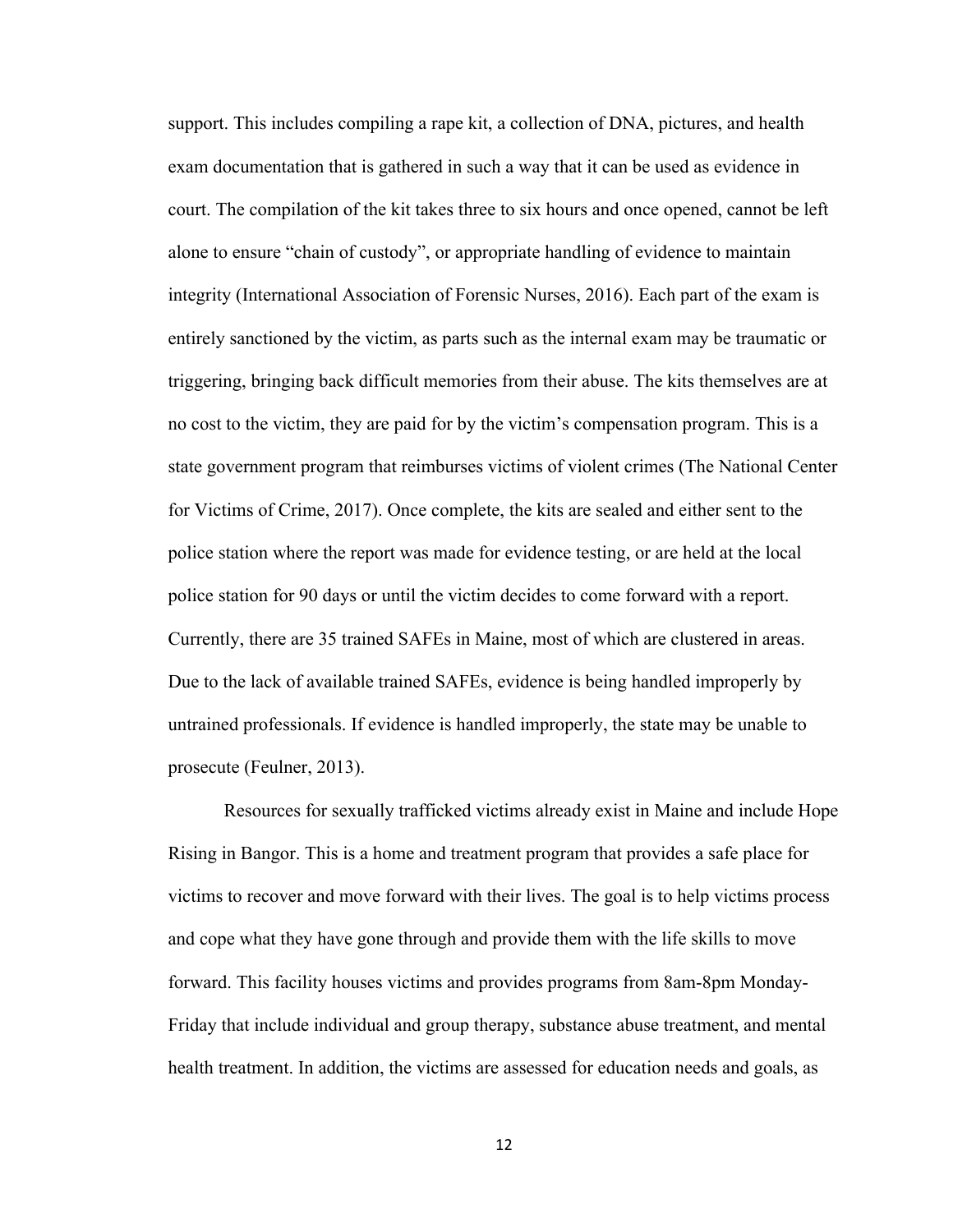well as vocational strengths. Care coordinators then reach out to local resources to help victims secure a job, housing, or further education. Residents are also expected to participate in cooking and cleaning in the house and well as organize activities for others in the house. By having a support system, resources, and peers that have gone through similar experiences, it is easier for trafficking victim to recover from their traumatic experience as they reestablish themselves into society (Hope Rising, 2016)

Other similar programs include the Freedom Clinic of Massachusetts General Hospital, established in April of 2015(Alpert et al., 2014). This is a health care clinic and safe haven in the Boston area for those victimized by sexual trafficking. Free primary and preventative care is offered and includes treatment of chronic or acute illnesses and injuries, physical examinations, vaccinations, and infectious disease screening and treatment. Mental health services provide psychological support, and social services can direct patients to recommended specialists (Alpert et al, 2014). In addition to establishing a clinic for trafficking people, Massachusetts has taken steps to improve the overall process of assisting victims from identification through recovery.

To provide this continuum of care, Massachusetts adopted a preferred multidisciplinary approach to aiding sexual trafficking victims by enacting the Support to End Exploitation Now (SEEN) Coalition. SEEN takes a long-term approach to supporting victims and establishes a relationship of trust with victims that aids them in the lengthy process of rehabilitation. They develop safety plans with victims to help investigate cases, hold perpetrators responsible, and improve the victim's wellbeing by addressing physical and psychological needs. Several support departments are needed to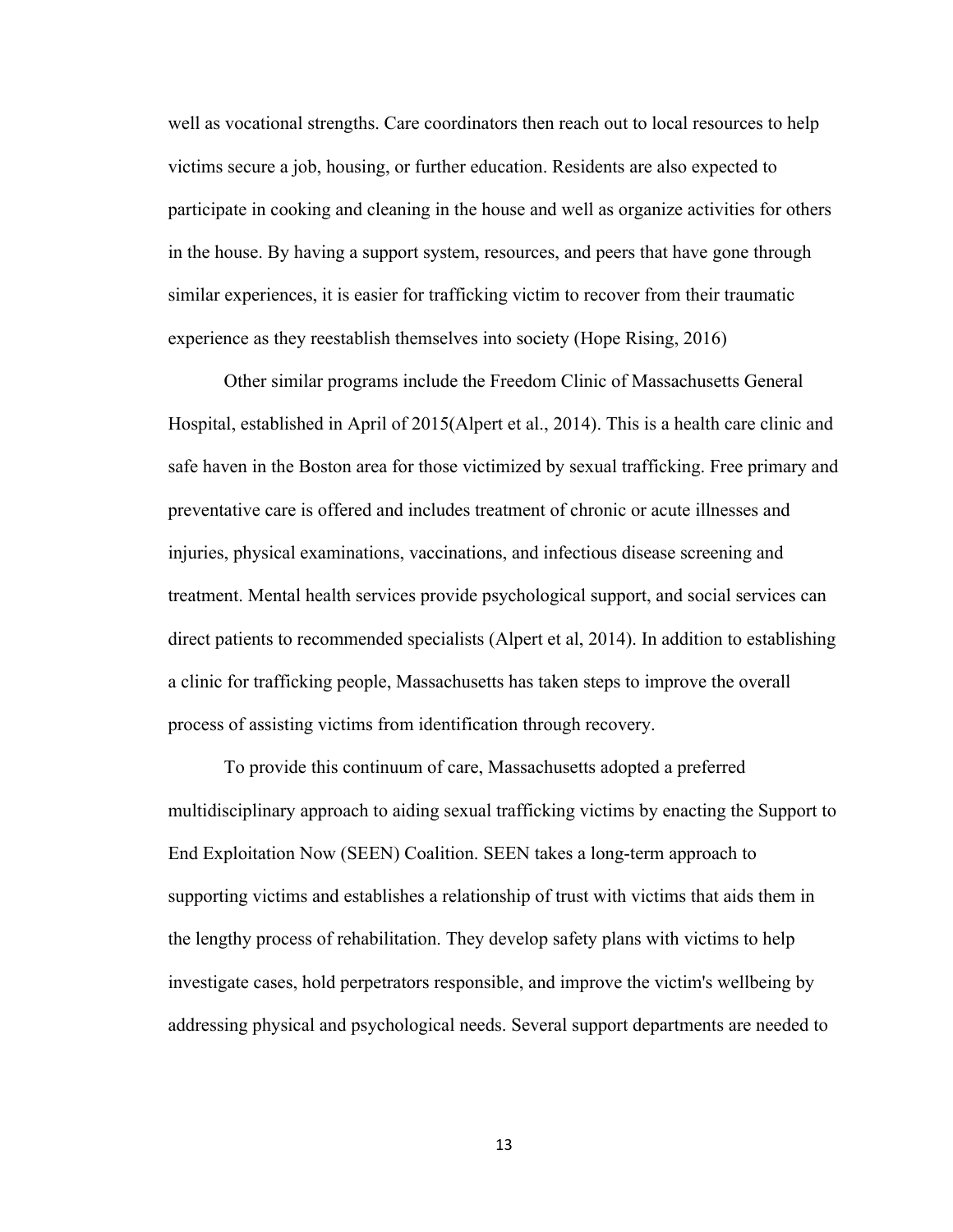meet the needs of victims. The following list provided by Georgetown Law that specifies the disciplines that should be involved when caring for sexual trafficking victims.

- Police Department
- Public Schools (if minor)
- Department of Mental Health
- Department of Public Health
- Department of Probation
- Department of Children and Families
- Executive Office of Health and Human Services
- Federal Bureau of Investigations
- Commission on Sexual and Domestic Violence
- Medical Providers
- District Attorney's Office
- Social Work/Service Providers/Advocate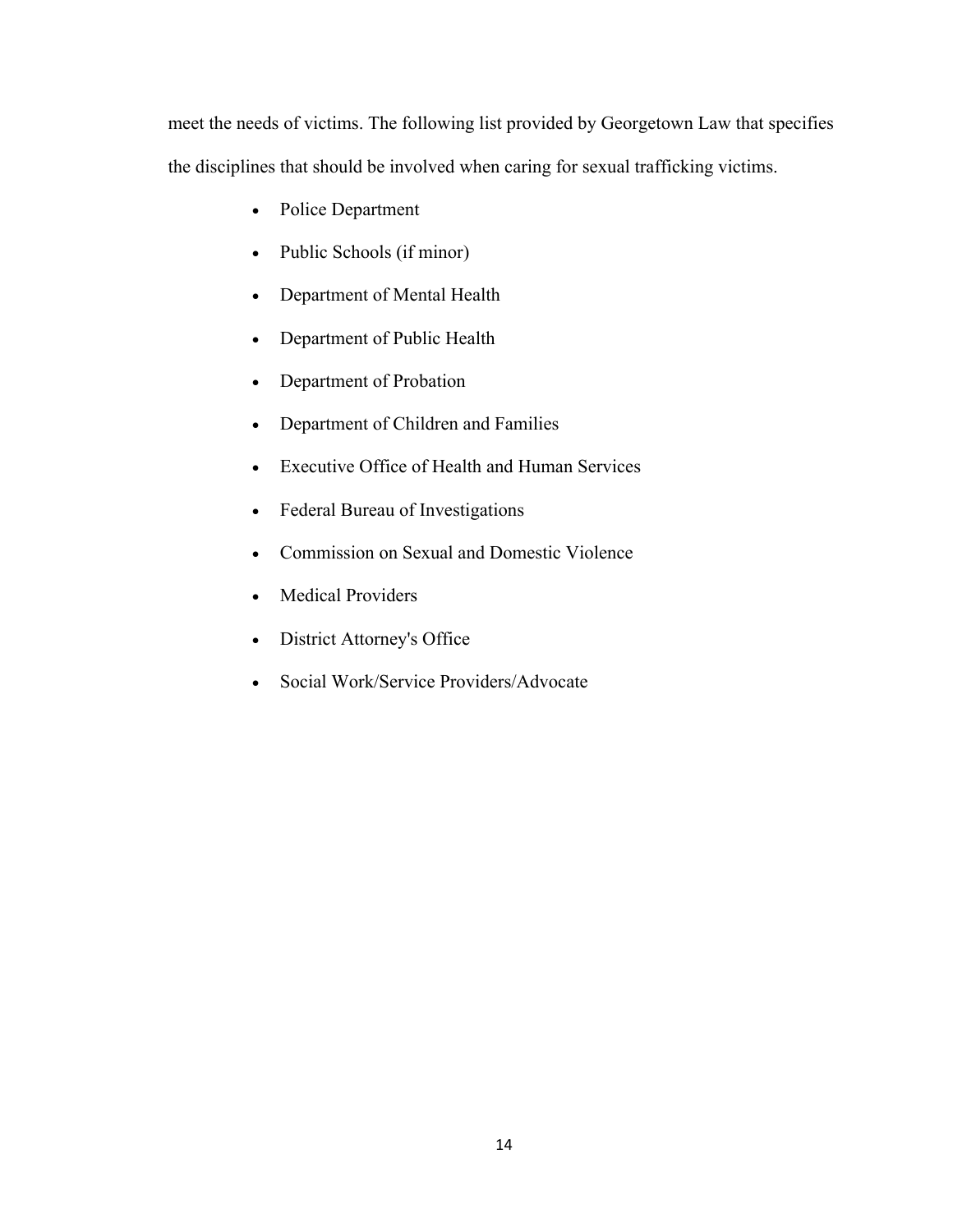#### CHAPTER IV

#### **PREVENTION**

To address the growing sexual trafficking problem, it is important to concentrate on prevention by identifying root causes. As previously discussed, pimps target vulnerable individuals. People that fall under this category include people experiencing poverty, homelessness, language barriers, abuse, etc. If vulnerable patients are identified, healthcare professionals can preemptively educate these patients on sexual trafficking, the warning signs, and techniques to avoid the trafficking industry. Discussing trafficking at runaway youth or homeless shelters and schools is a hopeful first step as victims often enter the industry at the age of 14. Individuals can be provided information that includes the heavy presence of sexual trafficking, characteristics of the business, tactics of pimps, and results of falling victim to trafficking. It is a similar concept to stranger and kidnapping awareness that is taught across the country in schools. Children become aware that talking to strangers should be avoided, and that there are certain methods, such as "I lost my dog", to lure children. If sexual trafficking becomes as widely known as stranger awareness, the problem may begin to decline (Epstein & Edelman, 2014).

Another supportive intervention could require that nurses participate in human trafficking training if they wish to renew their license. In January 2016, Michigan was the first state to implement this strategy. Every two years nurses are required to participate in trafficking training. This ensures up to date information regarding the treatment of patients that is integrated into practice and ultimately improves patient care (Lake, 2017).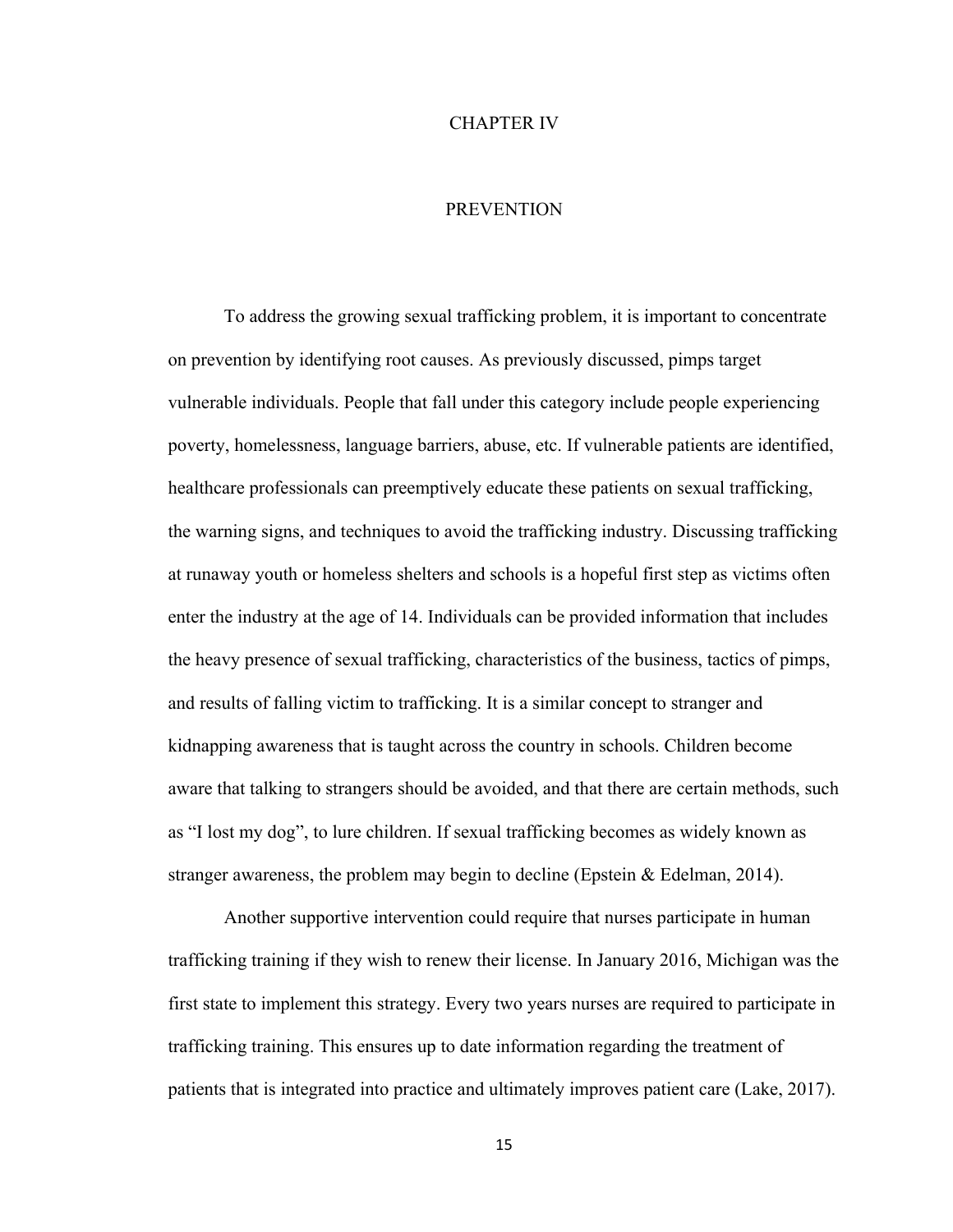### CHAPTER V

#### THE PILOT STUDY

### Study Aim

To evaluate the role of the nurse in sexual trafficking, this pilot study aimed to assess the baseline knowledge level of emergency department (ED) registered nurses at Eastern Maine Medical Center about sexual trafficking and their ability to synthesize and learn from education provided on the topic. The aim of this research was to:

- 1. Determine baseline knowledge of ED nurses on sexual trafficking.
- 2. Educate ED nurses on sexual trafficking.
- 3. Evaluate knowledge gained of ED nurses after educational intervention.

#### Internal Review Board

This study was reviewed and approved as exempt status from both the University of Maine's and Eastern Maine Medical Center's (EMMC) internal review boards (IRBs).

### Study Preparation

Prior to data collection, the primary investigator (PI) and advisor, Deborah Saber, met with the ED nurse educator. The procedure and goals of the study were discussed, the dates for data collection were determined, and methods to advertise the study were implemented. A flyer was created to be hung by the nurse's station in the ED and an announcement was transcribed to be included in huddles the week before data collection.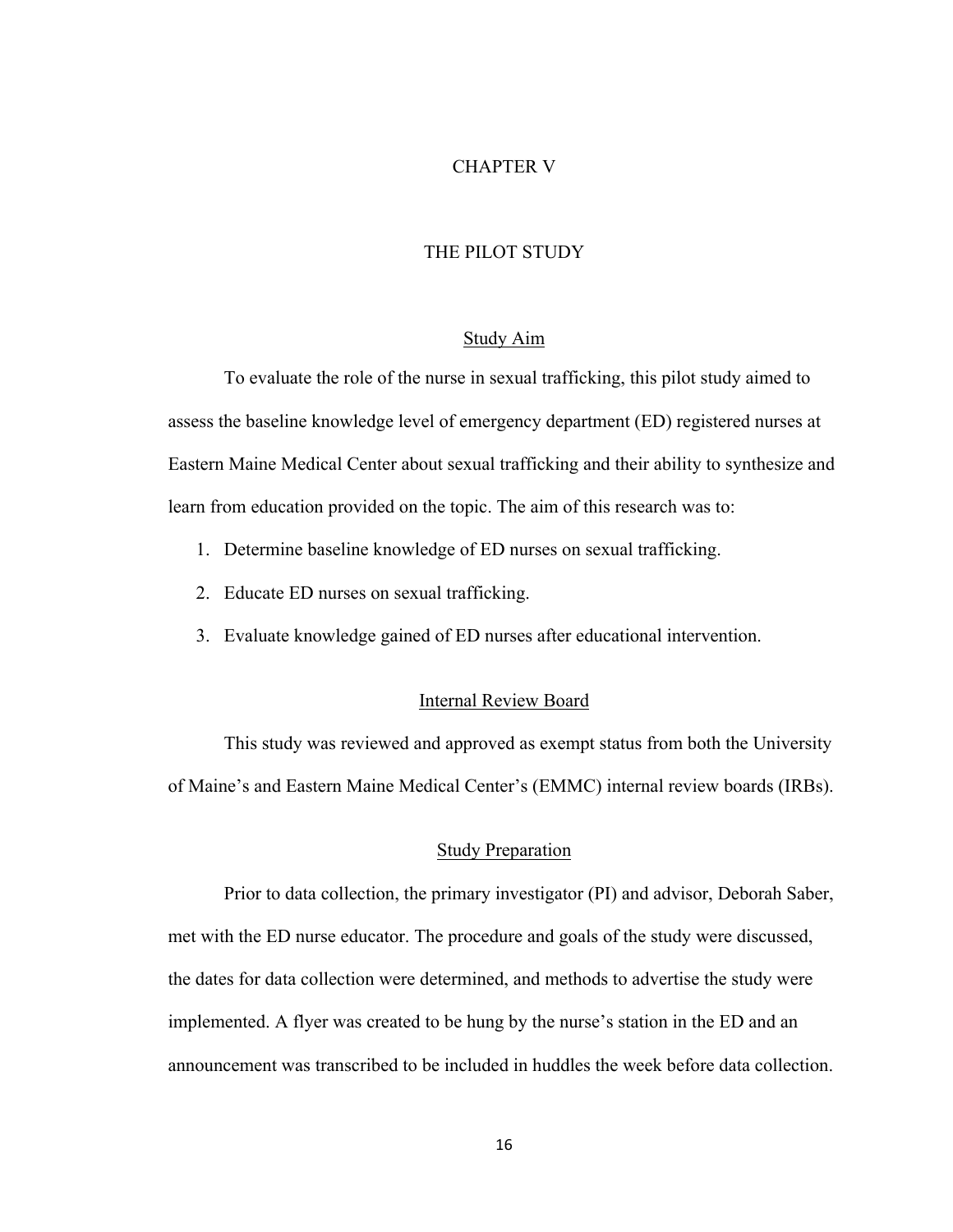(See Appendices I and II). The PI was available by phone or e-mail with questions or concerns regarding the upcoming study.

#### Study Procedure and Data Collection

On March 13 and March 14 at approximately 11:30 am, data was collected from ED registered nurses at EMMC during a "huddle". A huddle is a brief meeting conducted by the charge nurse that occurs on every shift to go over daily goals, updates, and agenda with all ED staff. Only registered nurses on staff these two days were included. Medical doctors, certified nursing assistants, other medical personnel, and anyone under the age of 18 were excluded. Participation was completely voluntary and any participate could terminate their involvement in the study at any time.

In the ED on March 13 and 14, the PI arrived at the nurse's station at approximately 11:30 am where the ED staff were gathered for huddle. The PI introduced herself and read the IRB approved informed consent (see Appendix III). RNs volunteering to participate in the study were given folders containing the informed consent for participant viewing as required by the IRB, a pre-test, and a post-test . Participants were told not to write their name or any identifying factors on materials given to them. Participants were then asked to complete the pre-test, which assessed demographic information and the participants' knowledge on sexual trafficking. (See Appendix IV). The PI then held a brief presentation of approximately five minutes in length that included key sexual trafficking statistics and information. (See Appendix V). After the presentation, participants were asked to complete the post-test, which included the same knowledge based questions of the pre-test. (See Appendix VI). Folders containing the pre and post-test were then collected by the PI. The PI thanked the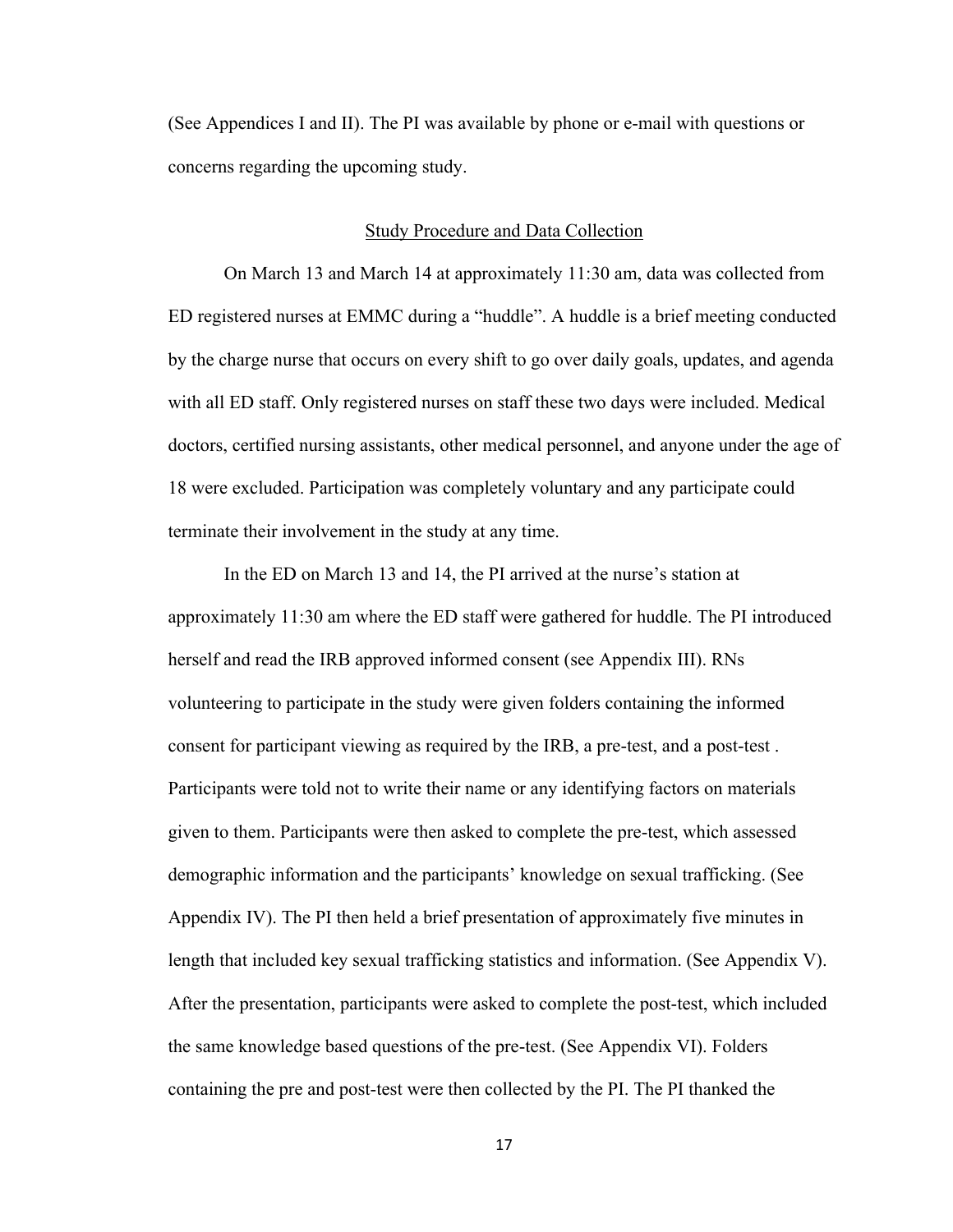department for their time, and left some food in their break room for participating. Folders were given to the advisor and held in her locked office at the University of Maine for data analysis. All unidentified data was analyzed using SPSS v24 and stored in a secured cloud storage.

### Analysis

Descriptive analysis was used to analyze demographic data and the pre and post scores from individual questions. The non-parametric Wilcoxon signed ranks test was used to determine if the was a significant difference between the medians pre and post total scores. This test was chosen because the sample size was small with 19 pre/post scores.

#### Results

Nineteen registered nurses in the ED participated in the study at the selected hospital, Eastern Maine Medical Center. Of the nurses polled, 10.5% had worked in the field less than a year, 26.3% had worked for one to three years, 31.6% worked for four to six years, and another 31.6% had worked for 11-20 years. Though approximately 63% of participating RNs reported to have worked over 4 years in the field, only 15% reported having treated a sexual trafficking victim at some point in their career. Only 36.8% reported being trained on treating patients involved in sexual trafficking. Furthermore, only 15% reported being confident in treating this population, while 84% reported being "somewhat" or "not at all" confident. In addition, over half of the polled RNs disclosed they did not know of proper resources to refer patients to if they were found to be involved in sexual trafficking. When asked if sexual trafficking was thought to be a problem in their patient population, 57.9% agreed.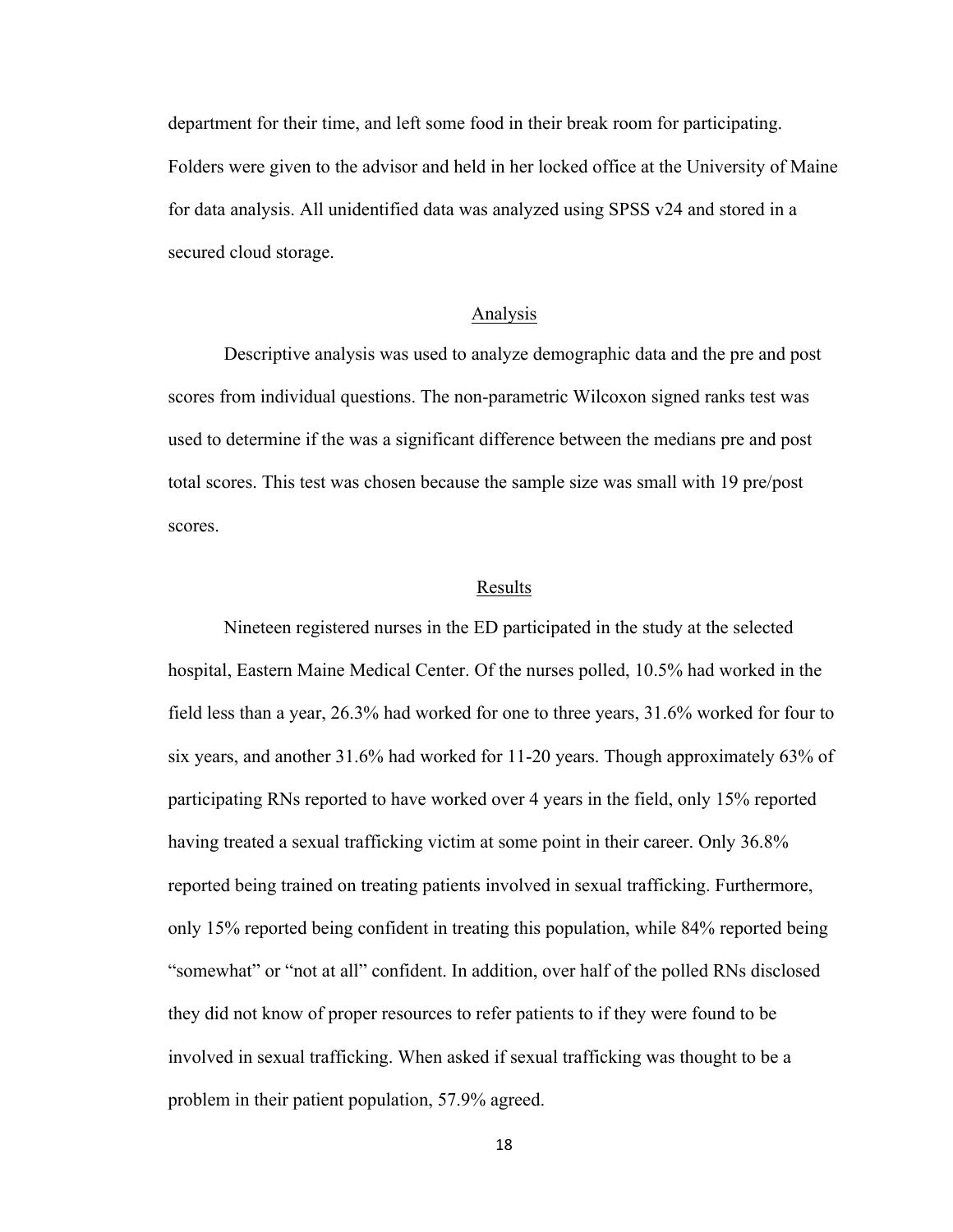For the first knowledge based question, participants were asked to focus on sexual trafficking's annual revenue. On the pre-survey, only six participants, or 31.6% of those polled, answered the question correctly. After education was provided, 73.7% were able to answer the question correctly on the post-survey. Of the true/false questions, the two questions with the most significant improvement were focused on hospital policy. The first stated, "Your hospital currently has a human trafficking policy". Approximately 73% incorrectly answered true on the pre-survey, whereas only 21.1% correctly answered false. On the post-survey, the number of participants that answered correctly increased by 63.1%. After education, 84.2% of participants answered the question correctly. Another true/false question stated, "Most hospitals have policies set up in regards to human trafficking". At first, only 42.1% correctly answered false. After education, 94.7% were capable of answering the question correctly. The full summary of the percentage of participants who answered correctly on each question is displayed in Table I in Appendix VII.

Registered nurses' knowledge on sexual trafficking was compared based on their results from the pre and post tests administered. Using the Wilcoxon signed-ranks test, a significant improvement was found.  $(z = -3.630, p < 0.001)$ 

#### Discussion

This study reveals that an educational intervention is successful in increasing knowledge of sexual trafficking in emergency department registered nurses. Findings suggest that there is a lack of existing knowledge and training of sexual trafficking in this population. Based on the findings of this study, there is a significant improvement in knowledge regarding sexual trafficking through the educational intervention provided by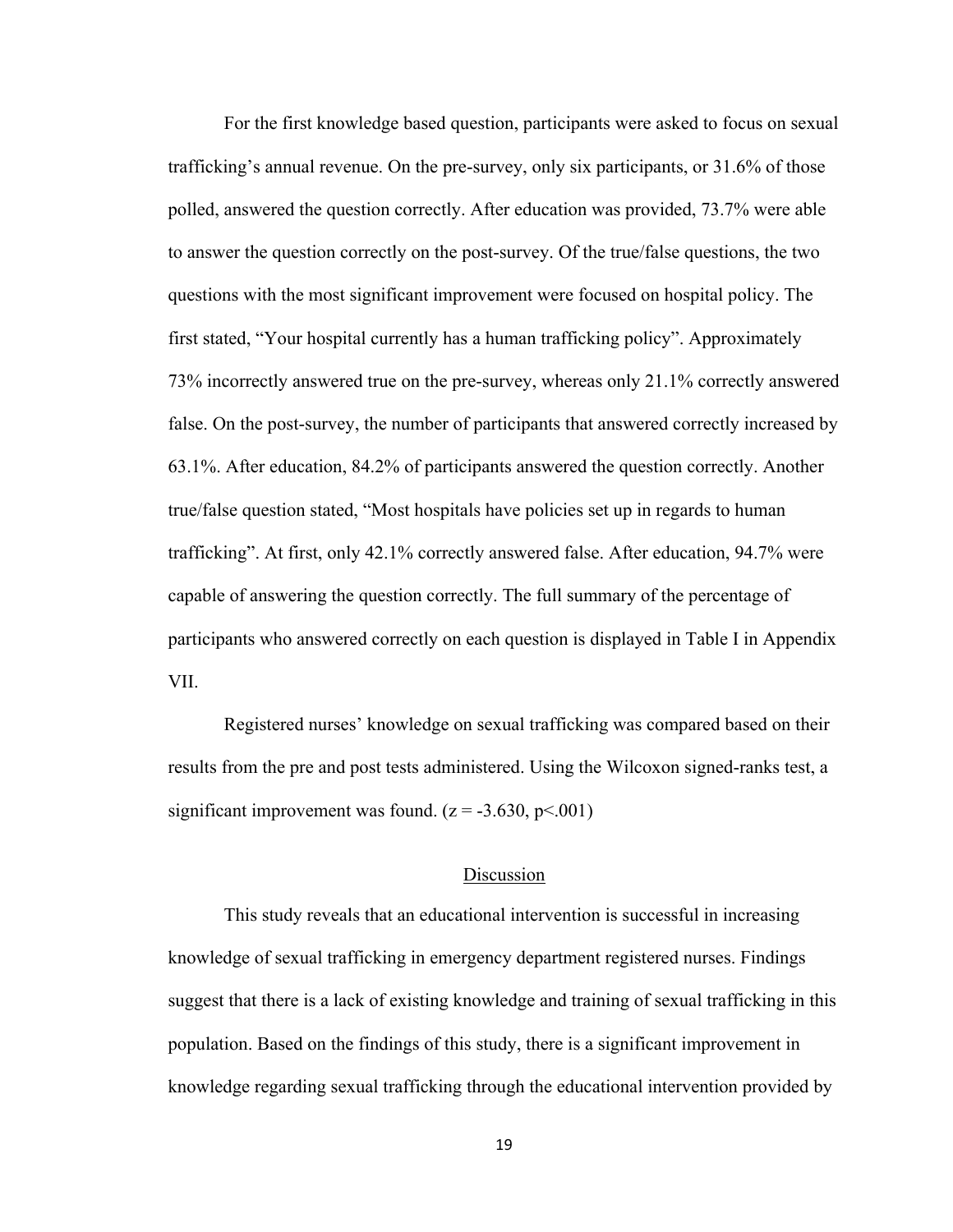the PI. This supports educational sessions for staff regarding contemporary healthcare issues. Furthermore, this study supports that brief, time restrained educational sessions still have the potential to provide significant improvement in knowledge gained while more optimally fitting the fast paced, limited schedule of a registered nurse. Further teaching strategies in various healthcare facilities could be implemented to prepare registered nurses to care for sexual trafficking victims. A national standardized training program implementation would ensure that nurses across the country are more aware of best practices based on current evidence and ultimately better prepared to handle a sexual trafficking victim.

#### Future Directions

This study was one of the initial steps in broadening the competency levels of registered nurses in regards to sexual trafficking. Further studies could include a wider population (e.g., multiple units at multiple hospitals nationally) to improve efforts towards generalizable findings. Additionally, a longitudinal study tracking the progression of sexual trafficking victims identified in the hospital setting could serve as a benchmark to assess whether these educational interventions are legitimately improving rates of identification. Further studies like the ones suggested could aid in the development of an evidence-based, gold standard for healthcare professionals to follow when screening for the sexual trafficked patient.

### Limitations

There were limitations of this study. The data collection was limited to a two-day period at one hospital. This resulted in a small sample size and a decreased variety of participants  $(n=19)$ . In addition, the educational intervention was under a time constraint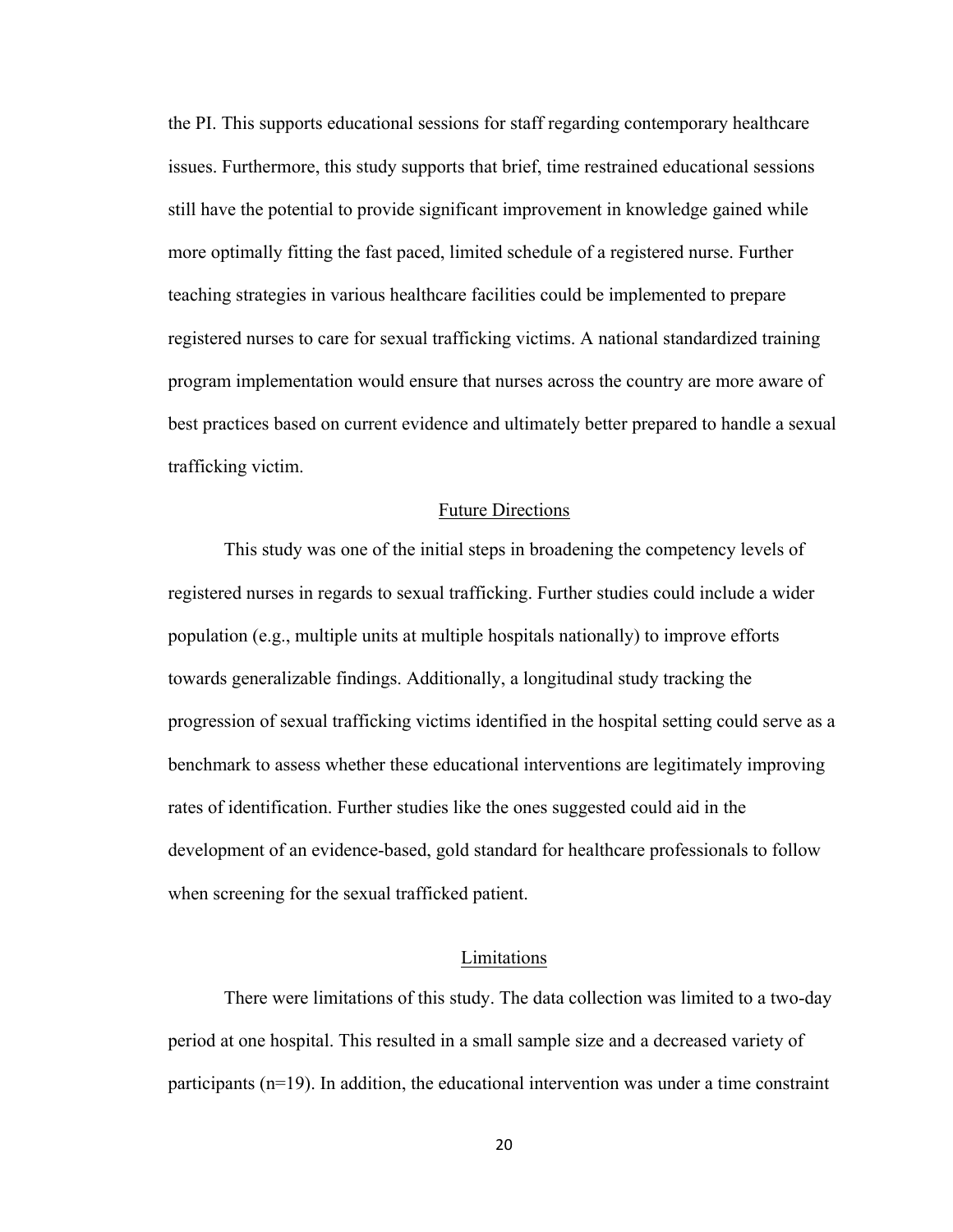of 5-10 minutes. It was held in the middle of a work shift, meaning there was background noise and distractions. This time frame enabled only minimal information to be provided and the surrounding distractions may have decreased learning potential. A 2013 study described how noise of various intensities, similar to those present in the emergency department setting, impair performance and ultimately learning ability (Klatte, Bergström & Lachmann, 2013). In addition, the tool was limited and psychometric testing was not confirmed on the tool. A more refined tool to measure knowledge would improve the validity of the results.

### Conclusion

This study not only demonstrated that a gap of knowledge exists concerning sexual trafficking in healthcare professionals, but that this gap has the potential to be significantly decreased with an educational intervention. By implementing similar educational interventions to the one described in this study, healthcare professionals may be better able to identify and treat sexual trafficking victims. Because the population of sexual trafficking victims is steadily increasing, it is important registered nurses are appropriately prepared to treat these people and aid them in their path to recovery.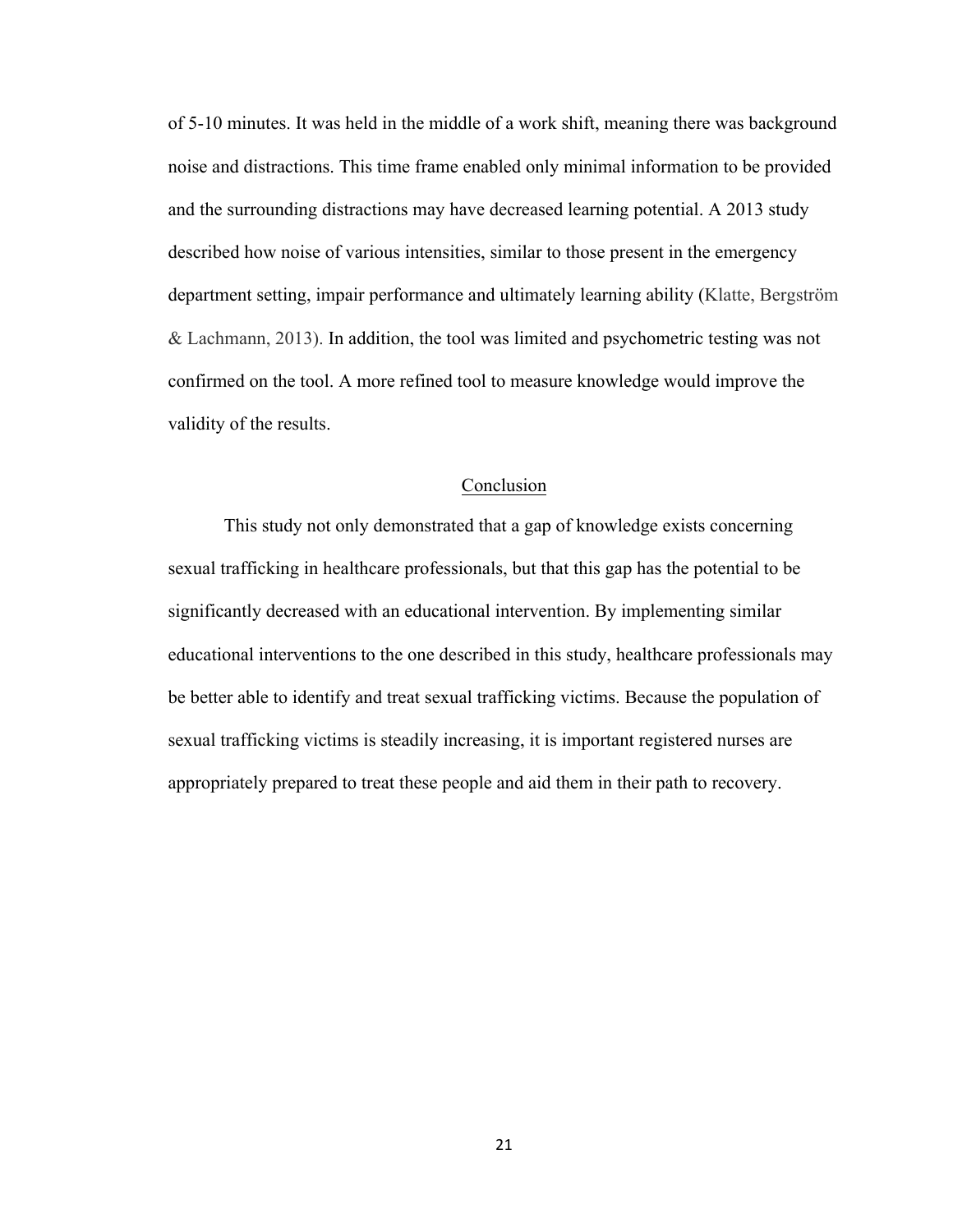#### REFERENCES

- Alpert, E.J., Ahn, R., Albright, E., Purcell, G., Burke, T.F., Macias-Konstantopoulo, W. (2014). *Human Trafficking: Guidebook on Identification, Assessment, and Response in the Healthcare Setting. Human Trafficking Initiative*. Division of Global Health and Human Rights, Department of Emergency Medicine, Massachusetts General Hospital, Boston, MA and Committee on Violence Intervention and Prevention, Massachusetts Medical Society, Waltham, MA.
- Breaking Free and Ramsey County Attorney's Office. (2016). *Terminology and dynamics of sex trafficking.* Retrieved from http://www.theadvocatesforhumanrights.org/uploads/terminology and dynamics of sex trafficking 2.pdf.
- Dovydaitis, T. (2010). Human trafficking: The role of the health care provider. *Journal of Midwifery & Women's Health*, *55*(5), 462–467. http://doi.org/10.1016/j.jmwh.2009.12.017.
- Epstein, R., Edelman, P. (2014). Blueprint: a multidisciplinary approach to the domestic sex trafficking of girls. *Center on Poverty and Inequality Georgetown Law*. Retrieved from http://c.ymcdn.com/sites/www.safeta.org/resource/resmgr/Docs/2014-Blueprint-Report.pdf.
- Feulner, N. (2013). *Through a nurse's eyes: caring for sexual assault victims*. Retrieved from http://bangordailynews.com/2013/04/23/opinion/contributors/through-anurses-eyes-caring-for-sexual-assault-victims/.
- Gorenstein, Dan. (2016). *Identifying trafficking victims is just the start of health care's challenge.* Retrieved from http://www.marketplace.org.
- Hodge, D. (2014). Assisting victims of human trafficking: Strategies to facilitate identification, exit from trafficking, and the restoration of wellness. *Social Work, 59*(2). 111-118. doi: sw/swu002
- Human trafficking identification and service provision in the medical and social service sectors. *Health and Human Rights Journal*,*18*(1), 181-192.
- Hope Rising. (2016). Hope rising housing, Retrieved from http://www.hoperisingme.org/hope/ Hornby Zeller Associates, Inc. (2015). *Human trafficking needs assessment: final report*. Retrieved from http://www.mainesten.org.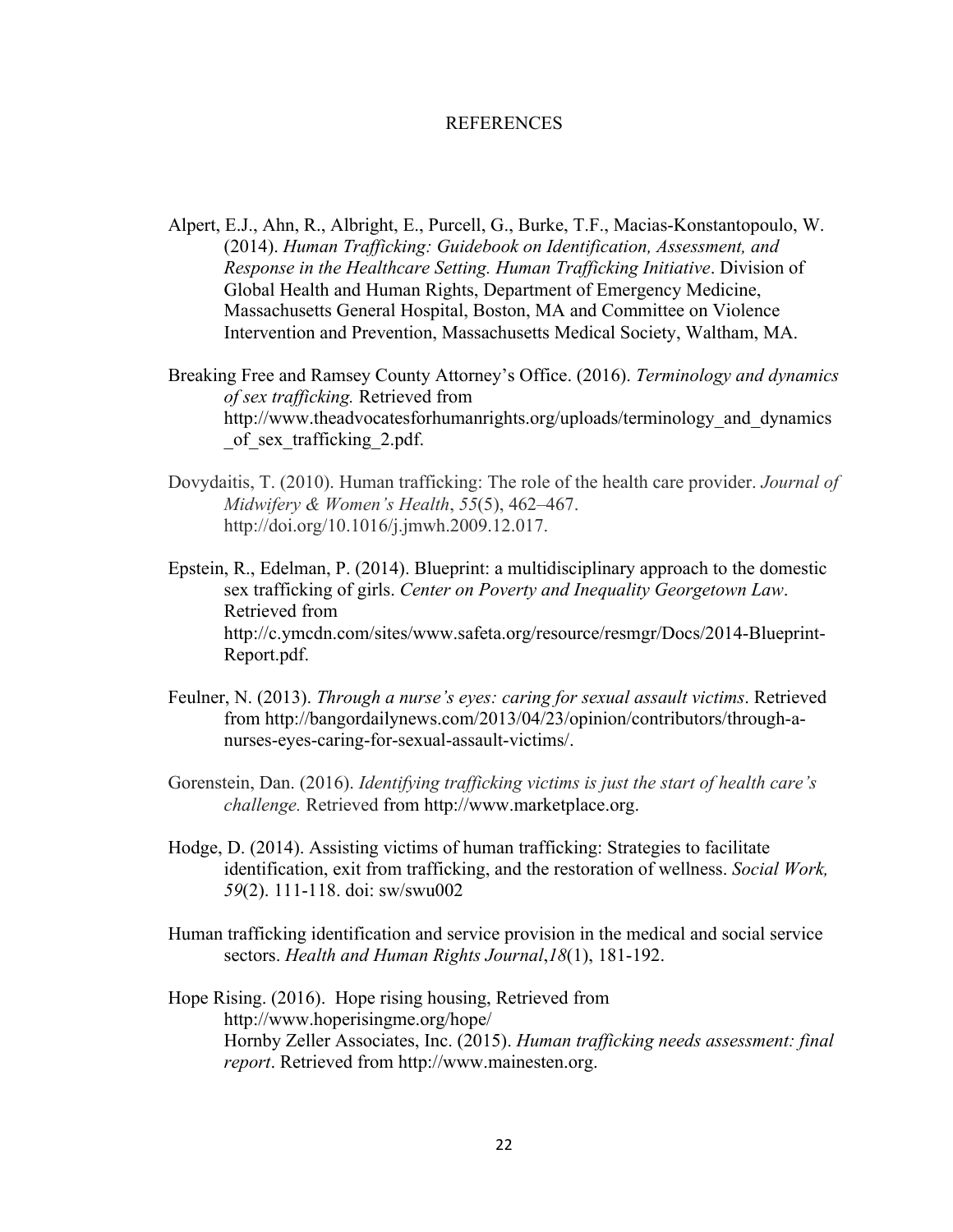- International Association of Forensic Nurses. (2016). *Assault nurse examiners*. Retrieved from http://www.forensicnurses.org/?page=aboutsane.
- International Labour Organization. (2012). *New ILO global estimate of forced labour: 20.9 million victims.* Retrieved from http://www.ilo.org/global/topics/forcedlabour/news/WCMS\_182109/lang--en/index.htm.
- Klatte, M., Bergström, K., & Lachmann, T. (2013). Does noise affect learning? A short review on noise effects on cognitive performance in children. *Frontiers in Psychology*, *4*, 578. http://doi.org/10.3389/fpsyg.2013.00578
- Kristof, N. (2012). *How pimps use the web to sell girls*. Retrieved from http://www.nytimes.com.
- Lake, K. (2017). Human trafficking: Hidden in plain sight. *Michigan Nurse, 90*(1) 11.
- Levin, J. (2014). *Annals of health law: the health policy and law review of loyola university chicago school of law*. Beazley Institute for Health Law and Policy:  $23(1)$ .
- McLean, Danielle. (2016a). *How one nurse knows when she's looking at a victim of sex trafficking*. Retrieved from http://bangordailynews.com/2016/09/13/mainefocus/how-1-nurse-knows-whenshes-looking-at-a-victim-of-sex-trafficking/.
- McLean, Danielle. (2016b). *What drive Maine sex traffickers' inhumanity*. Retrieved from http://www.bangordailynews.com.
- National Human Trafficking Resource Center. (2016). *Hotline statistics*. Retrieved from http://www.traffickingresourcecenter.org.
- Polaris Project. (2016). *Sex Trafficking.* Retrieved from https://polarisproject.org/sextrafficking.
- Polaris Project. (2015). *Human trafficking issue brief: safe harbor*. Retrieved from https://polarisproject.org/sites/default/files/2015%20Safe%20Harbor%20Issue%2 0Brief.pdf
- Schwarz, C., Unruh, E., Cronin, K., Evans-Simpson, S., Britton, H., Ramaswamyl, M. (2016). Human trafficking identification and service in the medical and social service sectors. Retrieved from https://kuscholarworks.ku.edu/handle/1808/21620
- The National Center for Victims of Crime. (2017). *Crime victim compensation*. Retrieved from https://victimsofcrime.org/help-for-crime-victims/get-help-bulletins-forcrime-victims/crime-victim-compensation.

Thorn. (2017). *Spotlight*. Retrieved from https://www.wearethorn.org/spotlight/.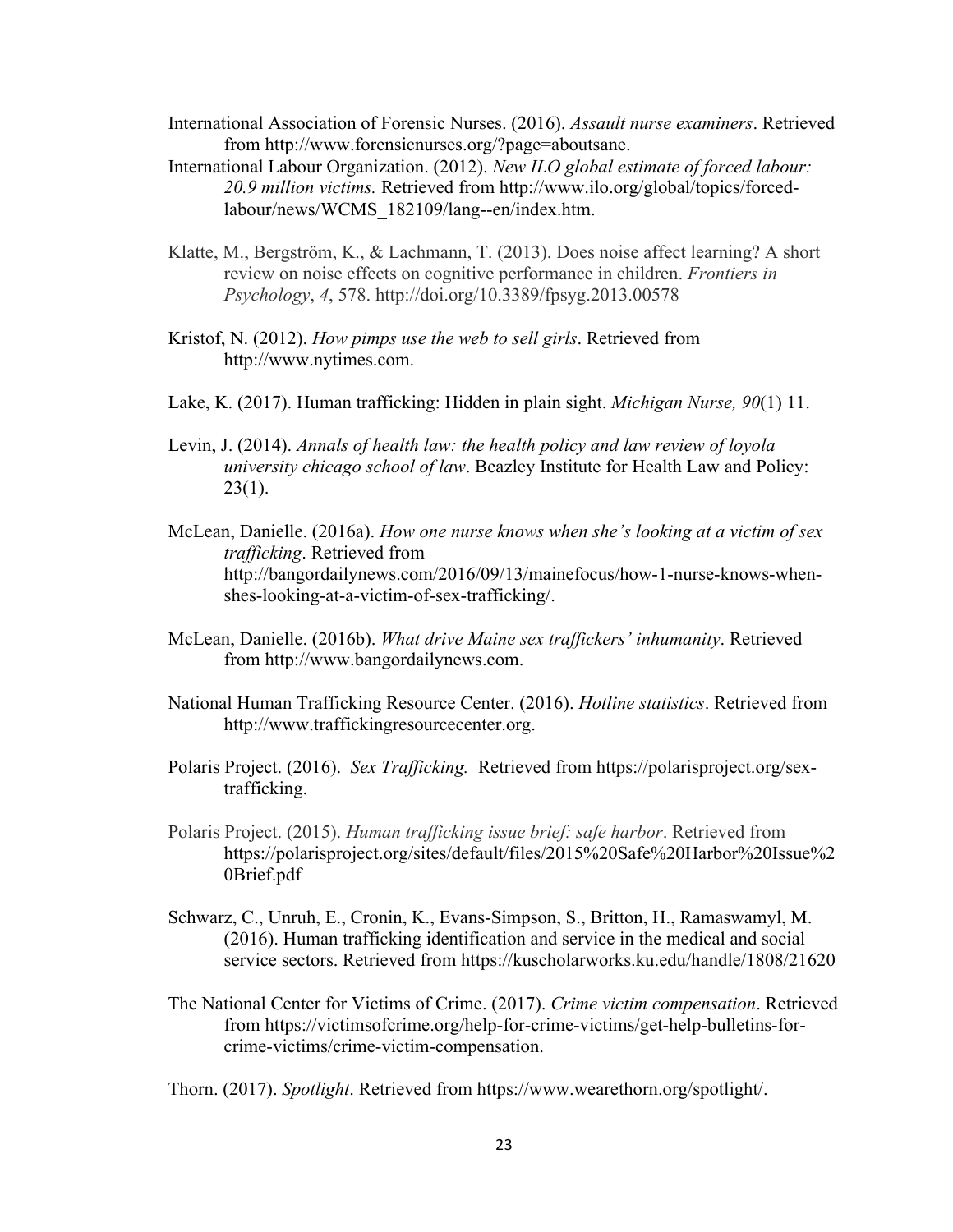Urban Institute. (2014). Estimating the size and structure of the underground commercial sex economy in eight major US cities. Retrieved from http://www.urban.org/research/publication/estimating-size-and-structureunderground-commercial-sex-economy-eight-major-us-cities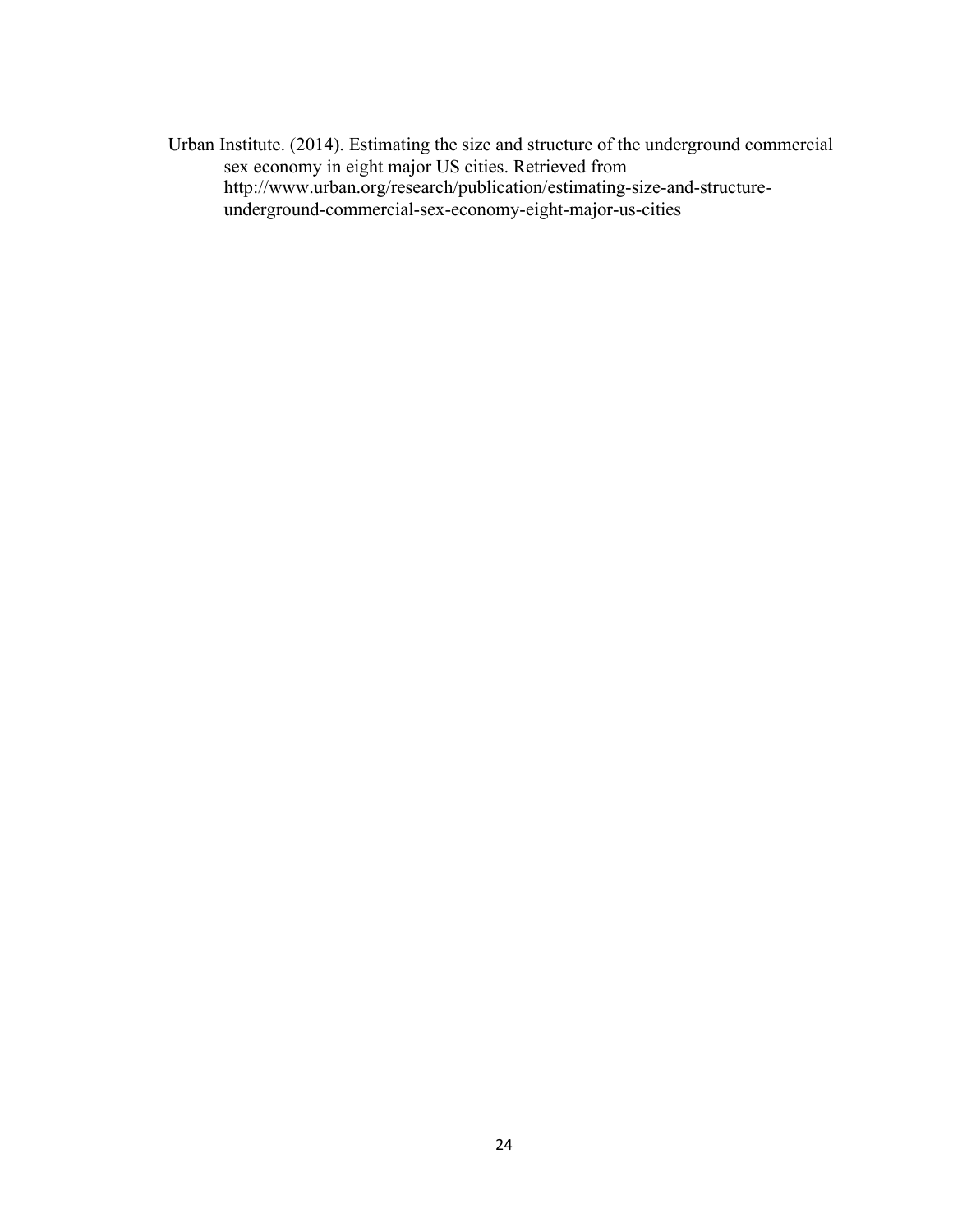### APPENDIX I

# RECRUITMENT FLYER

You are invited to participate in a research project being conducted by Sarah Ford, an undergraduate student in the Department of Nursing at the University of Maine. The purpose of the research is to evaluate RNs knowledge gained about human trafficking industry, the human trafficked victims, and how RNs at EMMC can identify trafficked victims after a PPT presentation is delivered. Pre/post surveys will be given before and after the presentation to assess knowledge gained. Information obtained during the data collection will be anonymous. In other words, your name will not be associated with the data. In total, participation should take approximately 10 minutes of your time and refreshments will be provided in the break room.

Time: 1130/Huddle Date: 3/14/17 & 3/15/17 Place: Nurse's Station



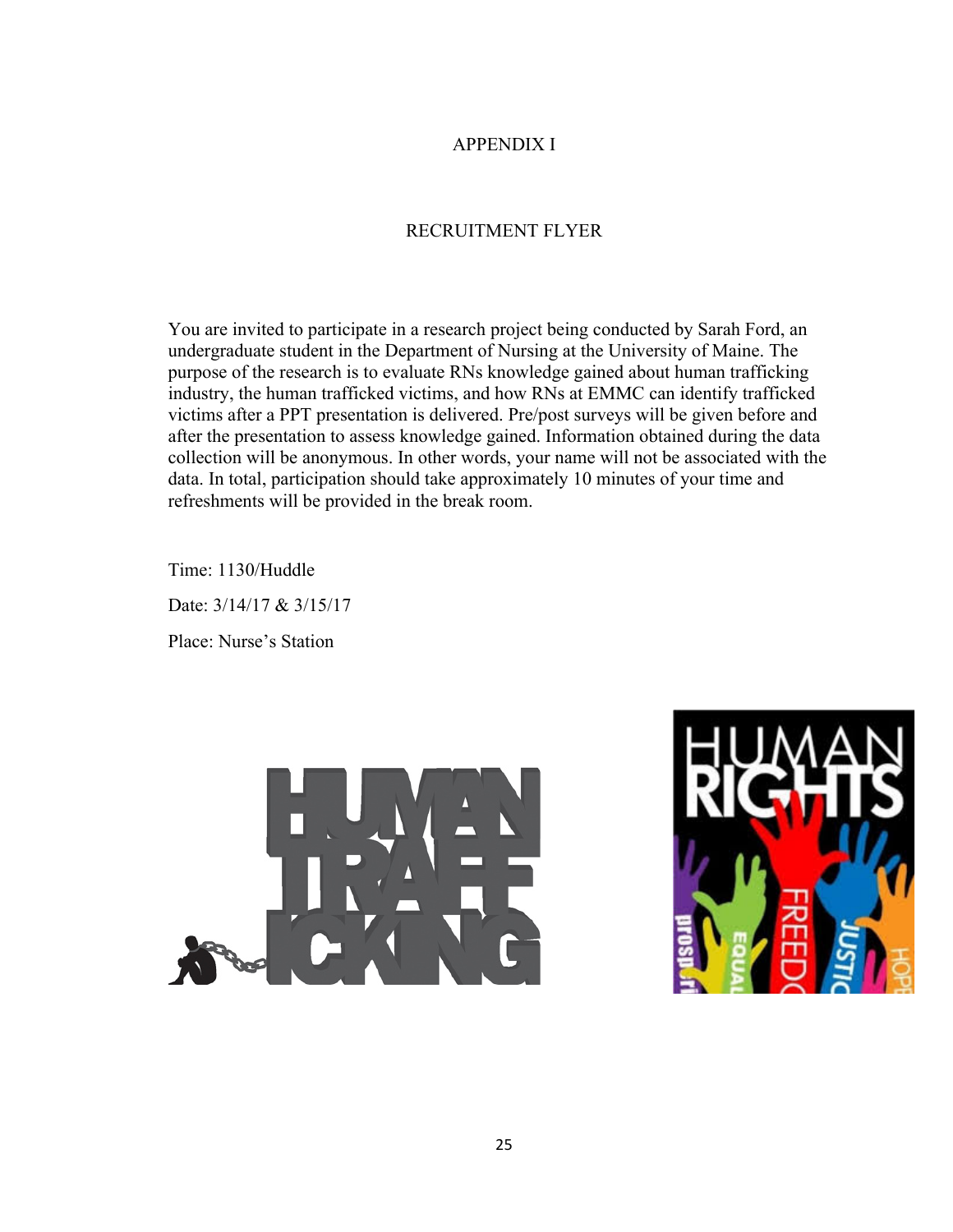### APPENDIX II

### NOTIFICATION OF PRESENTATION

Sarah Ford, a University of Maine nursing student will be attending huddles throughout the next week to gather research for her thesis. You will be asked to take two short surveys and listen to a short presentation. You can refer to the flyer on the announcements board for further information.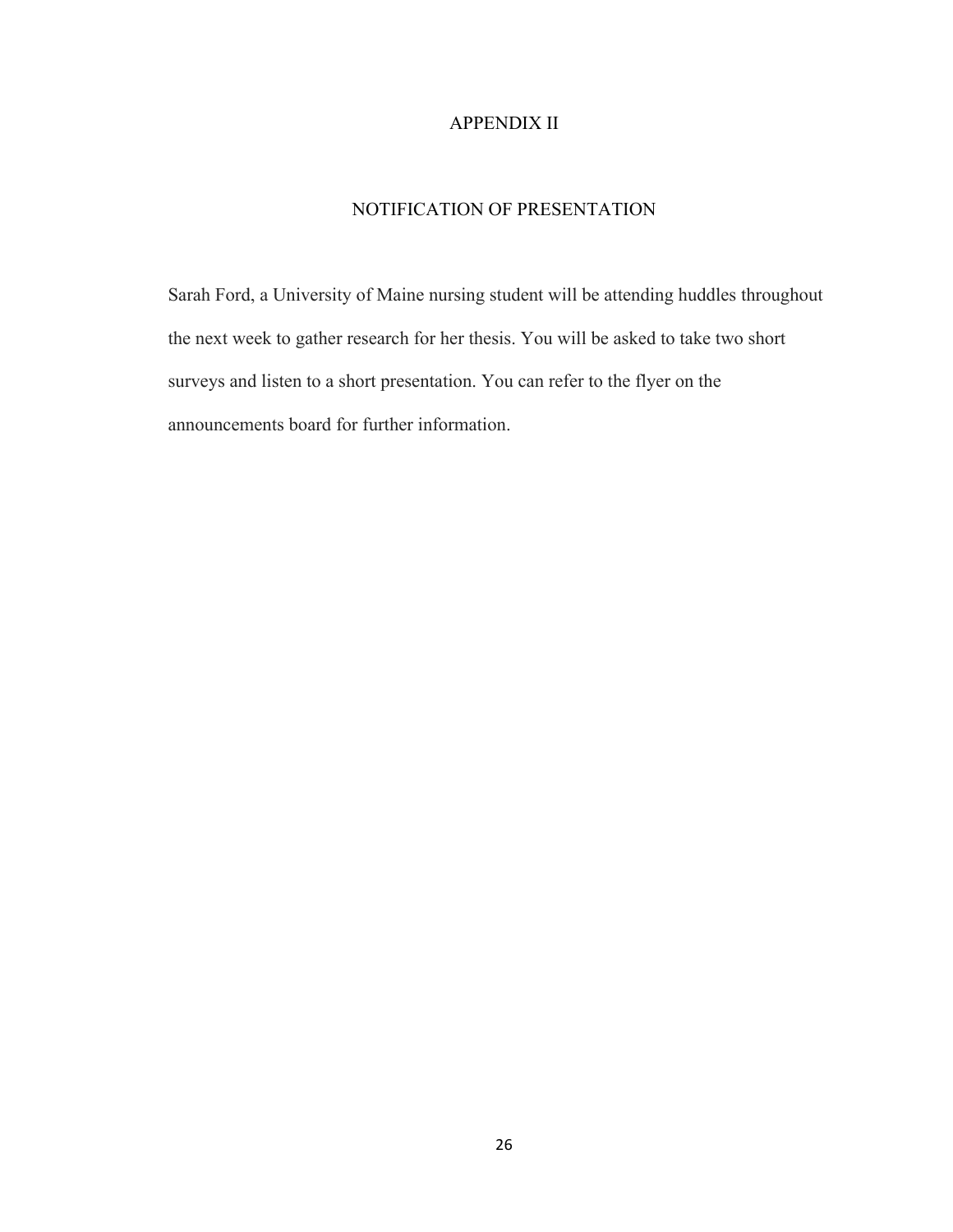APPENXID III

CONSENT

Eastern Maine Medical Center

489 State Street

Bangor, Maine 04401

CONSENT FOR RESEARCH

# **INVITATION TO PARTICIPATE:**

You are invited to participate in a research project being conducted by Sarah Ford, an undergraduate student in the Department of Nursing at the University of Maine and her advisor, Deborah Saber, PhD, RN, CCRN-K. The purpose of the research is to evaluate the ED RN knowledge gained on human trafficking and human trafficked victims, and how ED RNs at EMMC can identify trafficked victims after a PPT presentation. A copy of this consent will be given to you.

# **PROTOCOL NAME:**

Sexual Trafficking: Developing a Teaching Strategy to Educate Emergency Department **Staff** 

# **INVESTIGATOR(S):**

Sarah Ford -Primary Investigator

Deborah Saber – PI's Advisor

### **WHAT YOU WILL BE ASKED TO DO:**

If you decide to participate, you will be asked to complete two short surveys, one before and one after a presentation. It may take approximately 10 minutes to complete both surveys and engage in the presentation.

### **RISKS:**

Besides your time, and inconvenience, there are no risks to you from participating in this study.

### **BENEFITS:**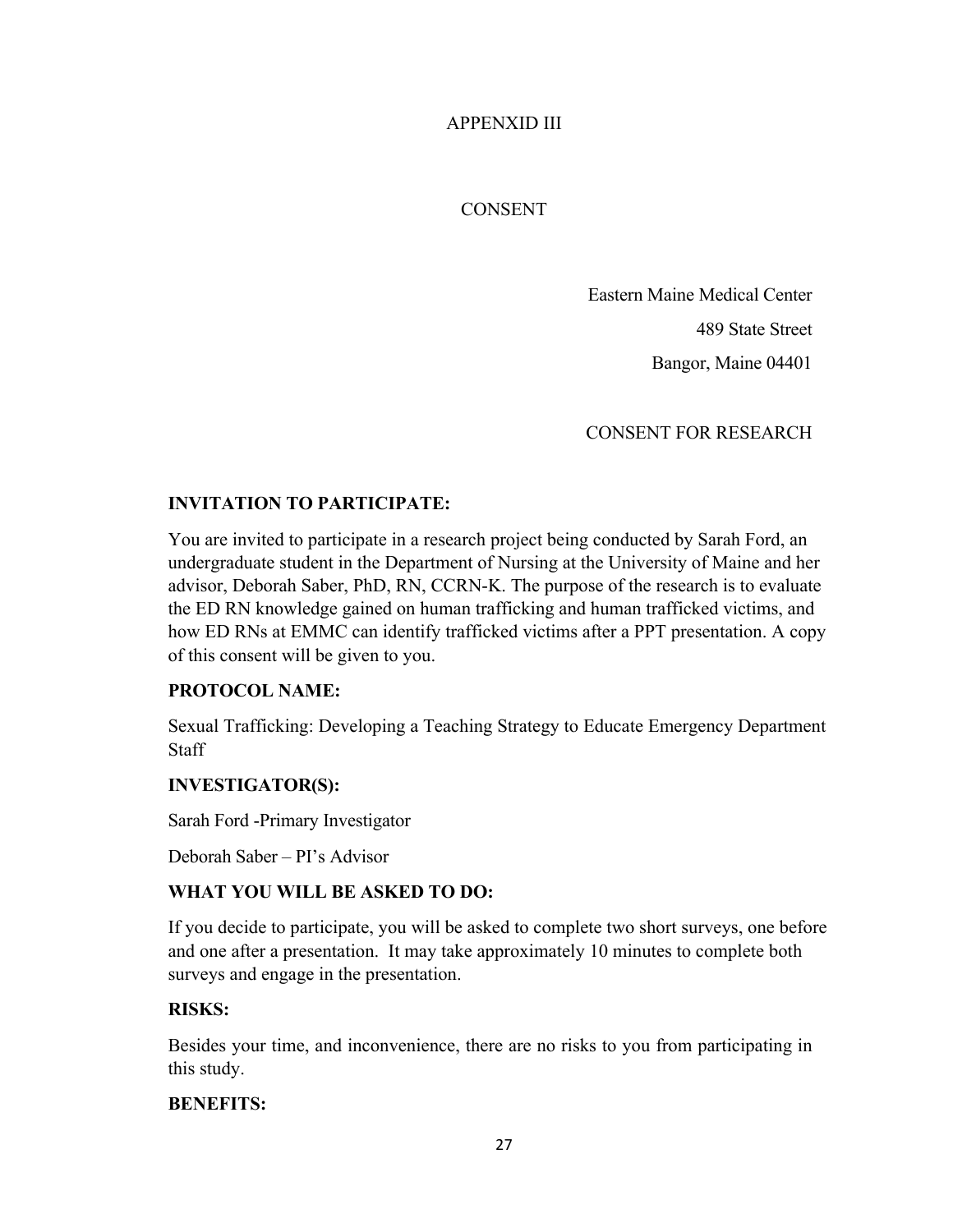While this study will have no direct benefit to you, this research may help us learn more about:

-human trafficking and its prevalence in Maine.

-what you can do as a nurse to help sexual trafficking victims.

### **COMPENSATIONS:**

Refreshments will be provided.

# **CONFIDENTIALITY:**

This study is anonymous. There will be no records linking you to the data. Please do not write your name on the survey. Paper questionnaires will be kept in the locked office of Deborah Saber until data are entered into an electronic database. Paper questionnaires will be destroyed May 2017. The electronic data will be kept indefinitely.

# **VOLUNTARY PARTICIPATION:**

Participation is voluntary and your participation in the surveys indicates consent to participate in this study. If you choose to take part in this study, you may stop at any time. You may skip any questions you do not wish to answer.

# **QUESTIONS:**

If you have any questions, please ask.

If you think of questions later please contact the investigator. If you think you have a research-related injury, please contact the investigator(s)."

The Primary Investigator, Sarah Ford, may be reached at any time at (603)425-9949 or fords1194@gmail.com. You may also reach the faculty advisor (Deborah Saber) on this study at (207) 581-2553, Deborah.saber@maine.edu, or 5724 Dunn hall room 224.

If you have any questions about your rights as a research subject, please call the office of the Institutional Review Board at EMMC at (207)973-7906.

Version Date: January 28, 2017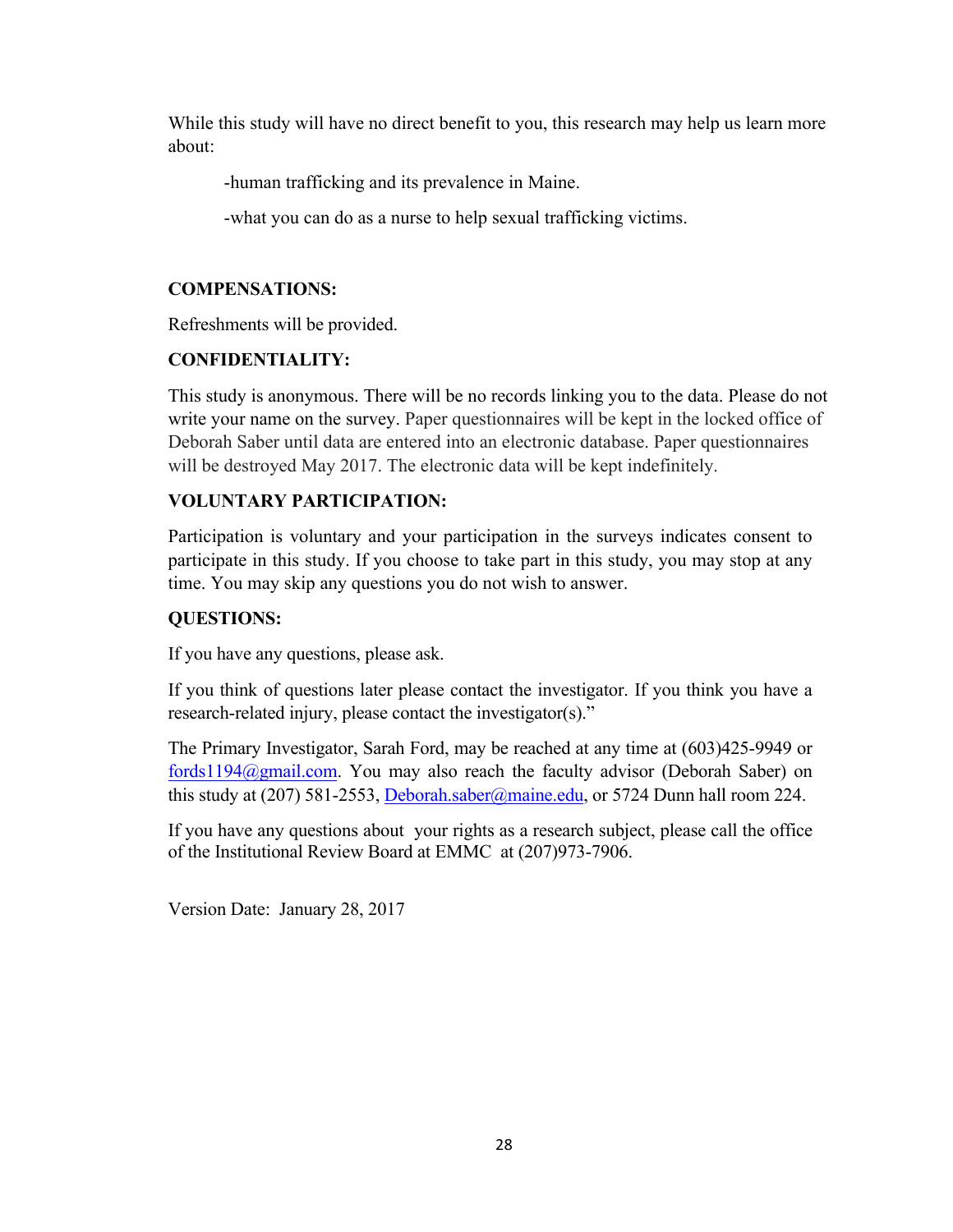# APPENDIX IV

# PRE-SURVEY

# **Years in Field (Circle One)**

| $\leq$ 1   |                                                                                           | $1 - 3$                                                                             |  | $4 - 6$                                               | $7 - 10$                                                                                                                                                       | $11 - 20$ | $>20$ |     |                |
|------------|-------------------------------------------------------------------------------------------|-------------------------------------------------------------------------------------|--|-------------------------------------------------------|----------------------------------------------------------------------------------------------------------------------------------------------------------------|-----------|-------|-----|----------------|
|            |                                                                                           |                                                                                     |  | Have you ever treated a victim of sexual trafficking? |                                                                                                                                                                |           |       | Yes | N <sub>o</sub> |
|            |                                                                                           |                                                                                     |  |                                                       | Have you ever been trained on identifying sexual trafficking victims?                                                                                          |           |       | Yes | N <sub>o</sub> |
|            |                                                                                           |                                                                                     |  |                                                       | How confident do you feel in treating sexual trafficking victims?                                                                                              |           |       |     |                |
| Not at all |                                                                                           | Somewhat                                                                            |  | Confident                                             | Very Much                                                                                                                                                      |           |       |     |                |
|            |                                                                                           |                                                                                     |  | Do you know of sexual trafficking resources?          |                                                                                                                                                                |           |       | Yes | N <sub>o</sub> |
|            |                                                                                           |                                                                                     |  |                                                       | Do you feel sexual trafficking is a problem in your patient population?                                                                                        |           |       | Yes | N <sub>o</sub> |
|            | A. 14<br><b>B.</b> 19<br>C. 23                                                            | <b>A.</b> 100-500 million<br><b>B.</b> 500-900 million<br><b>C.</b> 100-200 billion |  |                                                       | What would you say the average annual revenue from sexual trafficking is?<br>What would you say is the average age victims get involved in sexual trafficking? |           |       |     |                |
|            | <b>True or False</b>                                                                      |                                                                                     |  |                                                       |                                                                                                                                                                |           |       |     |                |
| T          | $\sqrt{2}$                                                                                | $\mathbf F$                                                                         |  |                                                       | Most of sexual trafficking victims are immigrants                                                                                                              |           |       |     |                |
| T          | $\sqrt{2}$                                                                                | $\boldsymbol{F}$                                                                    |  |                                                       | Your hospital currently has a human trafficking policy                                                                                                         |           |       |     |                |
| T          | $\boldsymbol{\mathrm{F}}$<br>Victims usually have a professional background<br>$\sqrt{2}$ |                                                                                     |  |                                                       |                                                                                                                                                                |           |       |     |                |
| T          | $\sqrt{ }$                                                                                | $\boldsymbol{F}$                                                                    |  |                                                       | Trafficked victims knowingly enter the sex business                                                                                                            |           |       |     |                |
| T<br>tips  |                                                                                           | $\boldsymbol{\mathrm{F}}$                                                           |  |                                                       | Victims often profit from their work and make their money off of                                                                                               |           |       |     |                |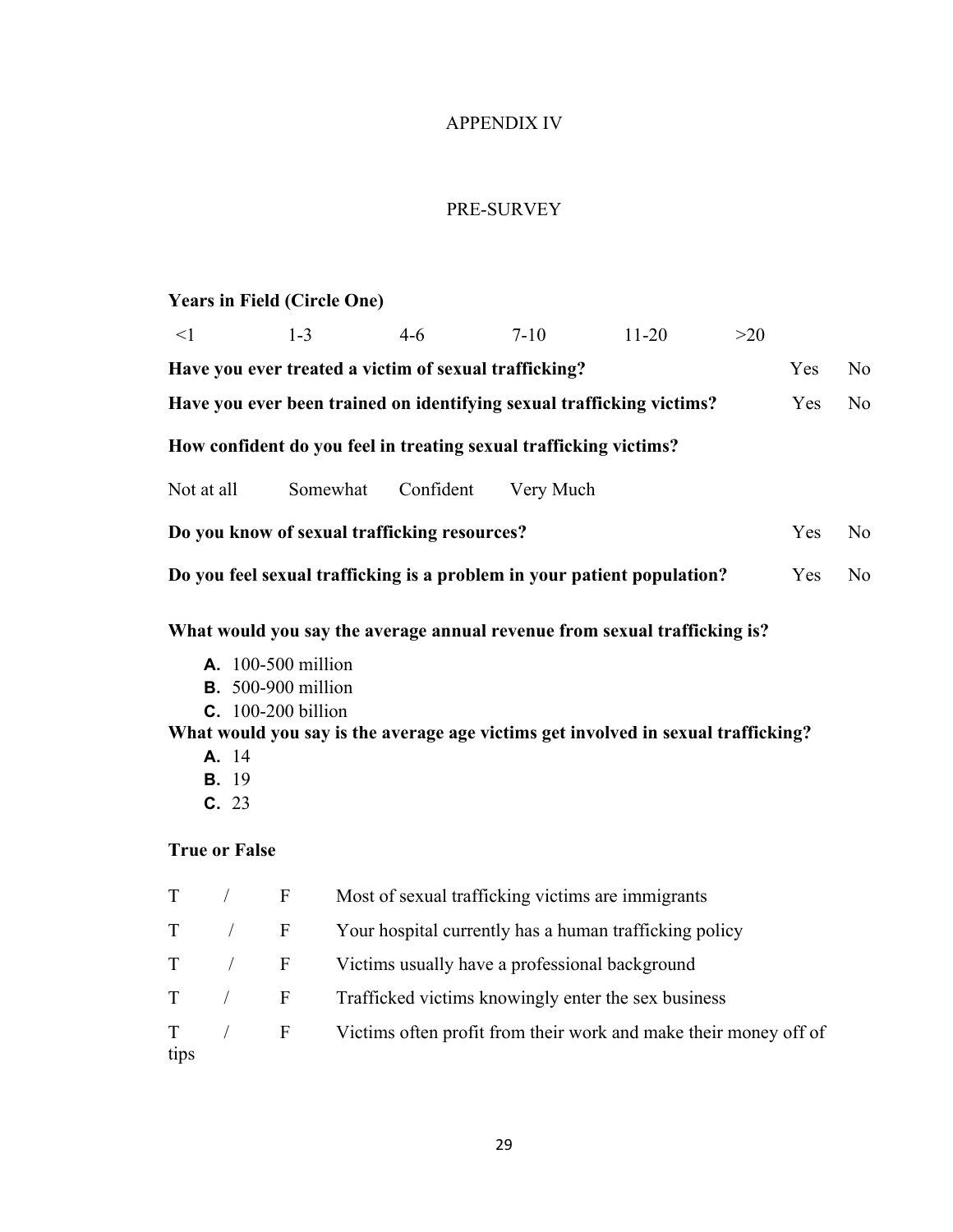- T / F Most hospitals have policies set up in regards to human trafficking
- T / F Over 80% of trafficking victims seek medical help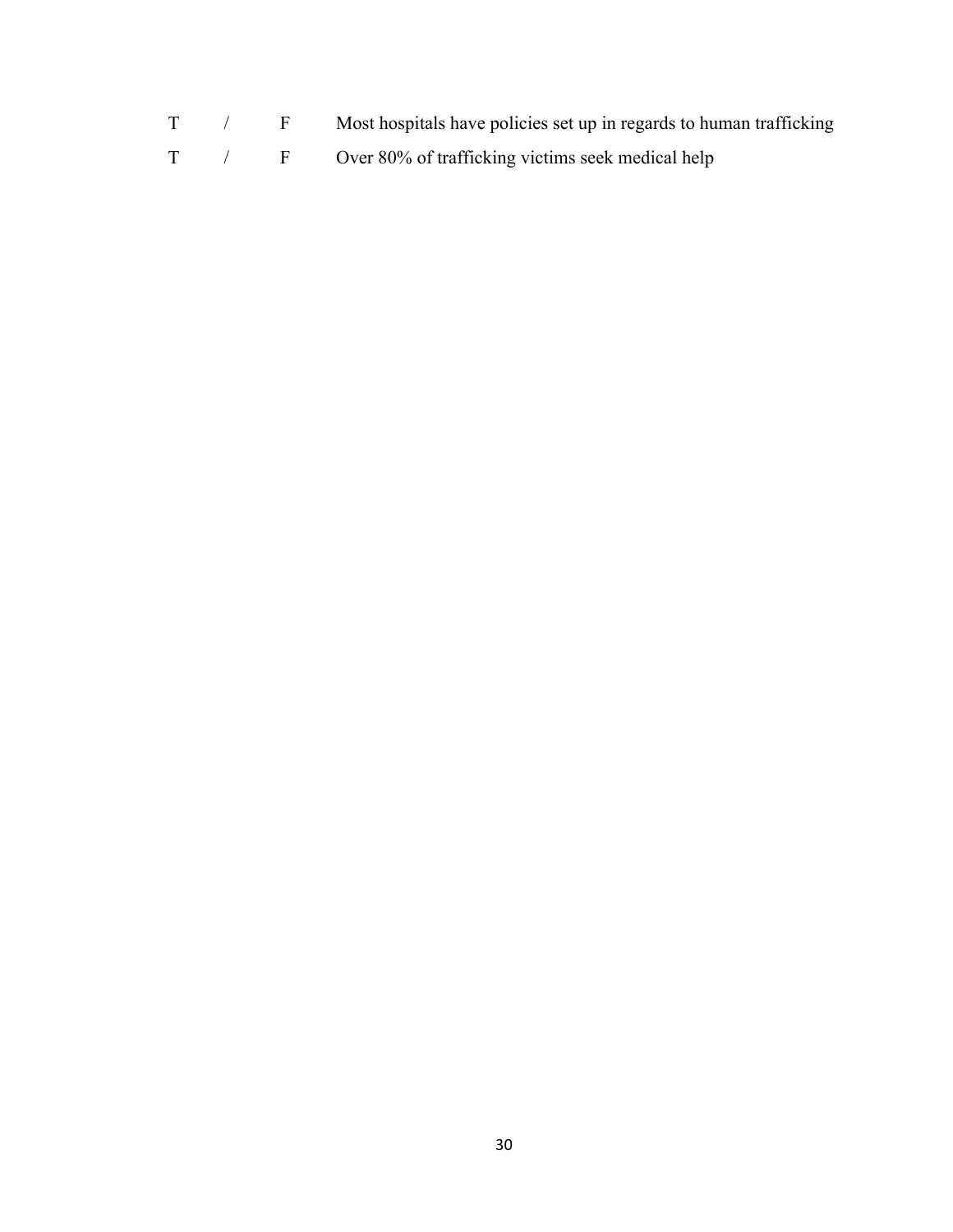# APPENDIX V

# PRESENTATION

### **The Problem:**

- 87%. This percentage represents the thousands of girls that someone like you has the ability to save from a life of slavery.
- 87% is the number of sexual trafficking victims who entered a health care facility and slipped through the fingers of their providers, going unnoticed.
- In American hospitals, we have countless policies and screening tools to keep our patients safe, yet somehow we have yet to develop an effective one for trafficking.
- Only 60 hospitals nationwide have a protocol to follow if someone seeks help regarding trafficking.
- In addition, 73% of ED doctors and nurses do not see ST as a relevant problem in their patient population, yet cases reported continue to steadily increase.

### **What is it:**

.

- We are talking about a multibillion dollar industry, denying freedom to 21 million people worldwide
- To be considered trafficking:
	- o Force: physical abuse, threats of abuse, physical restraints, rape
	- o Fraud: promise job, shelter, drugs, or a better life
	- o Coercion: get romantically involved, intention of exploiting later on, fear, lies, money
	- o Or a minor

**Who:**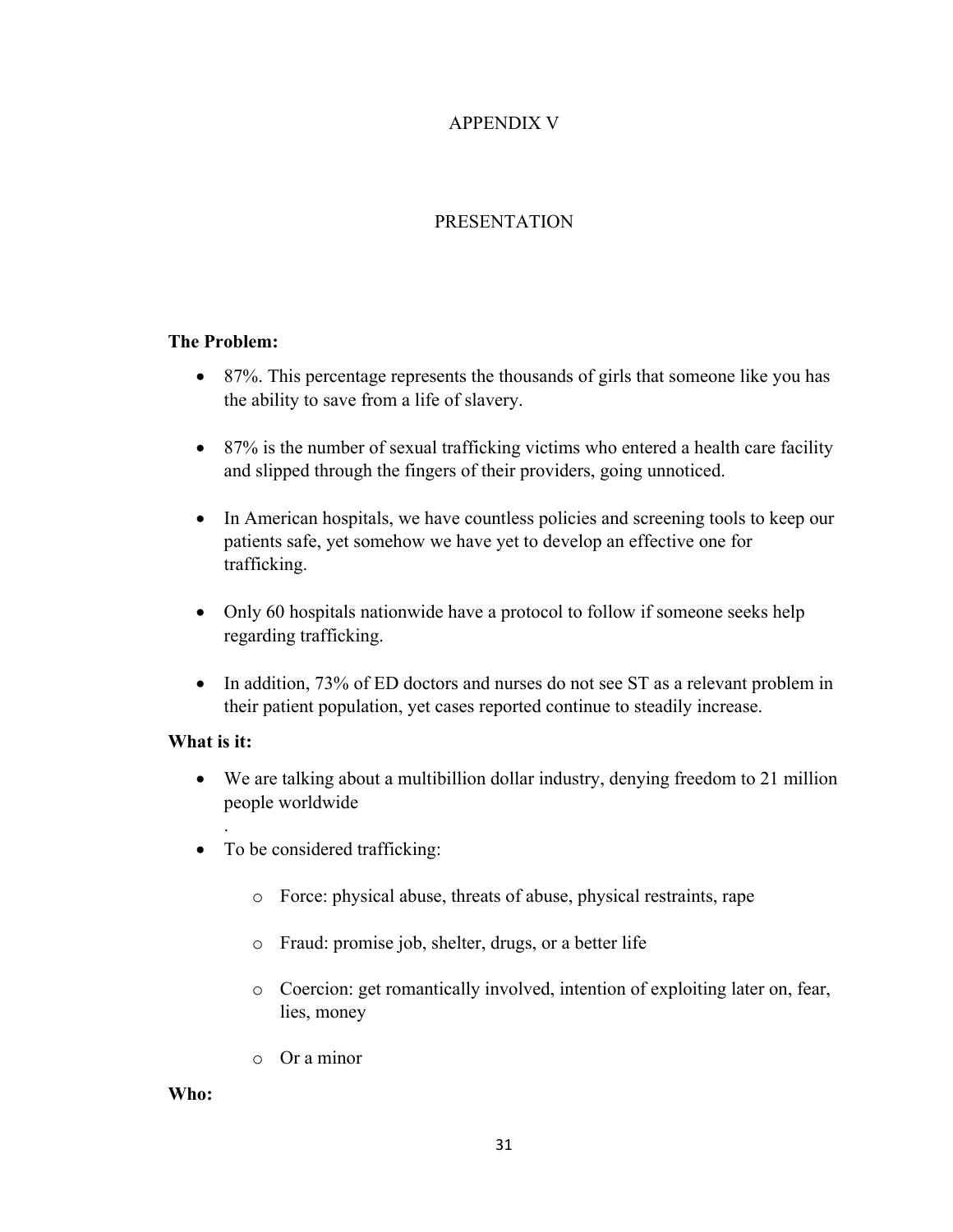- Targets vulnerable people
- Runaway youth, victims of abuse, homeless, involved in drugs, language barrier, poverty
- These people are innocent 14 year old girls, the most common age of entering the market. These people are predominantly US citizens. They are people with professional backgrounds going through a difficult time.
- Its important we don't stereotype what a trafficking victim looks like, and open our eyes to what sits in front of us.

### **Why not leave/confide?**

- Instill fear nowhere to go, help, other way to live
- Fear of prosecution
- Withhold Documents

### **Economy:**

- Backpage.com, whose CEO was recently arrested, made 22 million off of prostitution based ads
- In 2007, 8 cities alone brought in up to 260 million in trafficking
- Women are exploited on average 13 times per day, charing 100-600 per hour of service

### **Presentation:**

- Due to the high level of abuse and sexual contact, victims are forced to reach out to healthcare facilities often
- This gives us a small yet critical window to help
- This is hard because there is no evidence based, gold standard to follow
- 88% depression
- $67\%$  STI
- $\bullet$  62% pregnancy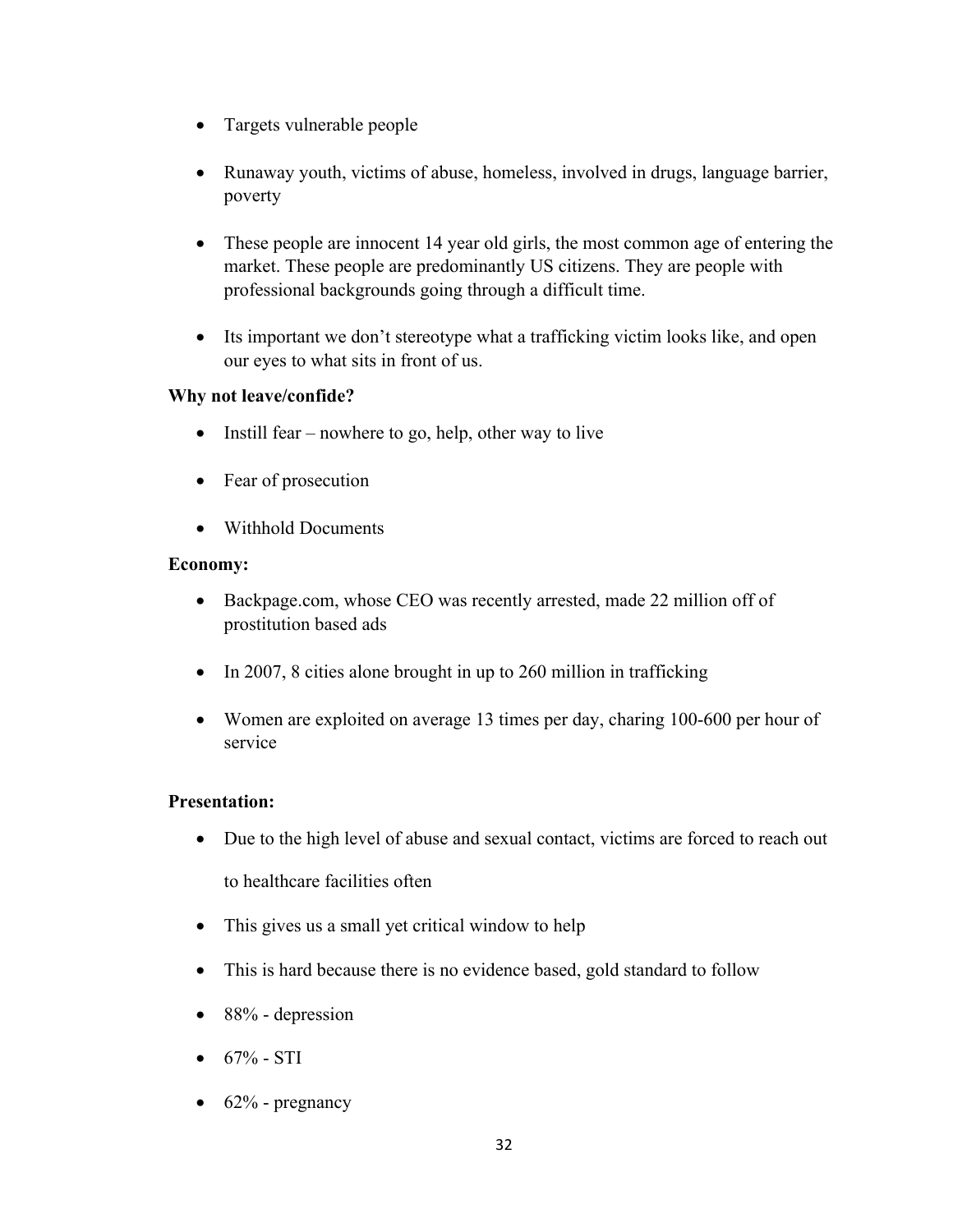- Combo of:
	- o **Sexual health services** birth control, STI, pregnancy, abortion
	- o **Physical harm** bruises, broken bones, facial trauma, patterns around neck, markings on wrists
	- o **Mental health** PTSD, anxiety, depression, shame
	- o **Vague** can't describe location, residency, job
	- o **Male Companion**
- The number one thing you can do is get your SAFE nurse certification
- EMMC has less than a handful of SAFEs
- You will be better able or recognize the signs and better able to handle legal evidence appropriately
- Know the resources
	- o Hope Rising in Bangor
	- o Treats recovering trafficking victim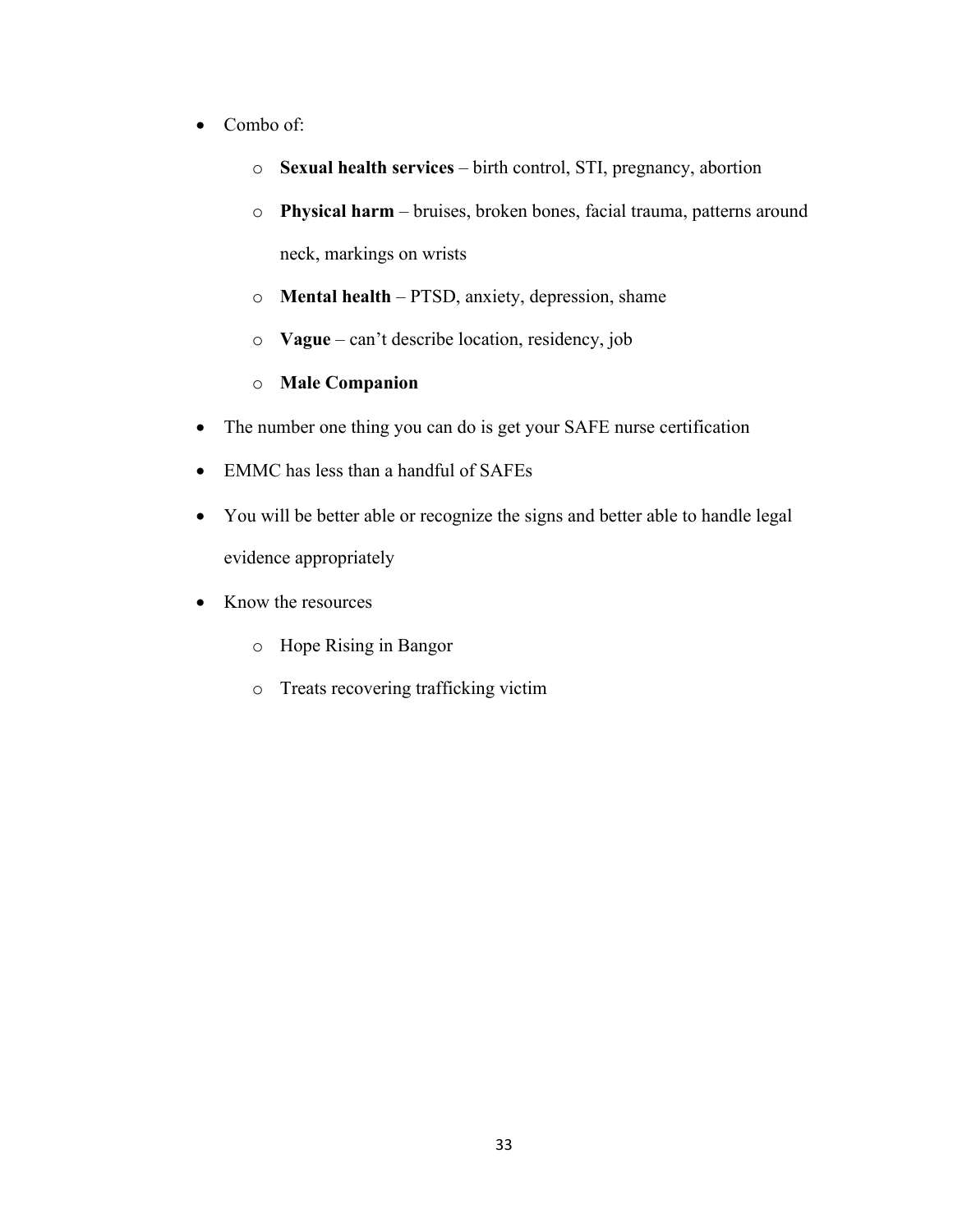### APPENDIX VI

### POST-SURVEY

### **What would you say the average annual revenue from sexual trafficking is?**

- **A.** 100-500 million
- **B.** 500-900 million
- **C.** 100-200 billion

# **What would you say is the average age victims get involved in sexual trafficking?**

- **A.** 14
- **B.** 19
- **C.** 23

# **True or False**

| T            | F            | Most of sexual trafficking victims are immigrants                   |
|--------------|--------------|---------------------------------------------------------------------|
| T            | $\mathbf{F}$ | Your hospital currently has a human trafficking policy              |
| $\mathbf{T}$ | F            | Victims usually have a professional background                      |
| $T \qquad /$ | $\mathbf{F}$ | Trafficked victims knowingly enter the sex business                 |
| T<br>tips    | $\mathbf{F}$ | Victims often profit from their work and make their money off of    |
| T            | F            | Most hospitals have policies set up in regards to human trafficking |
|              | F            | Over 80% of trafficking victims seek medical help                   |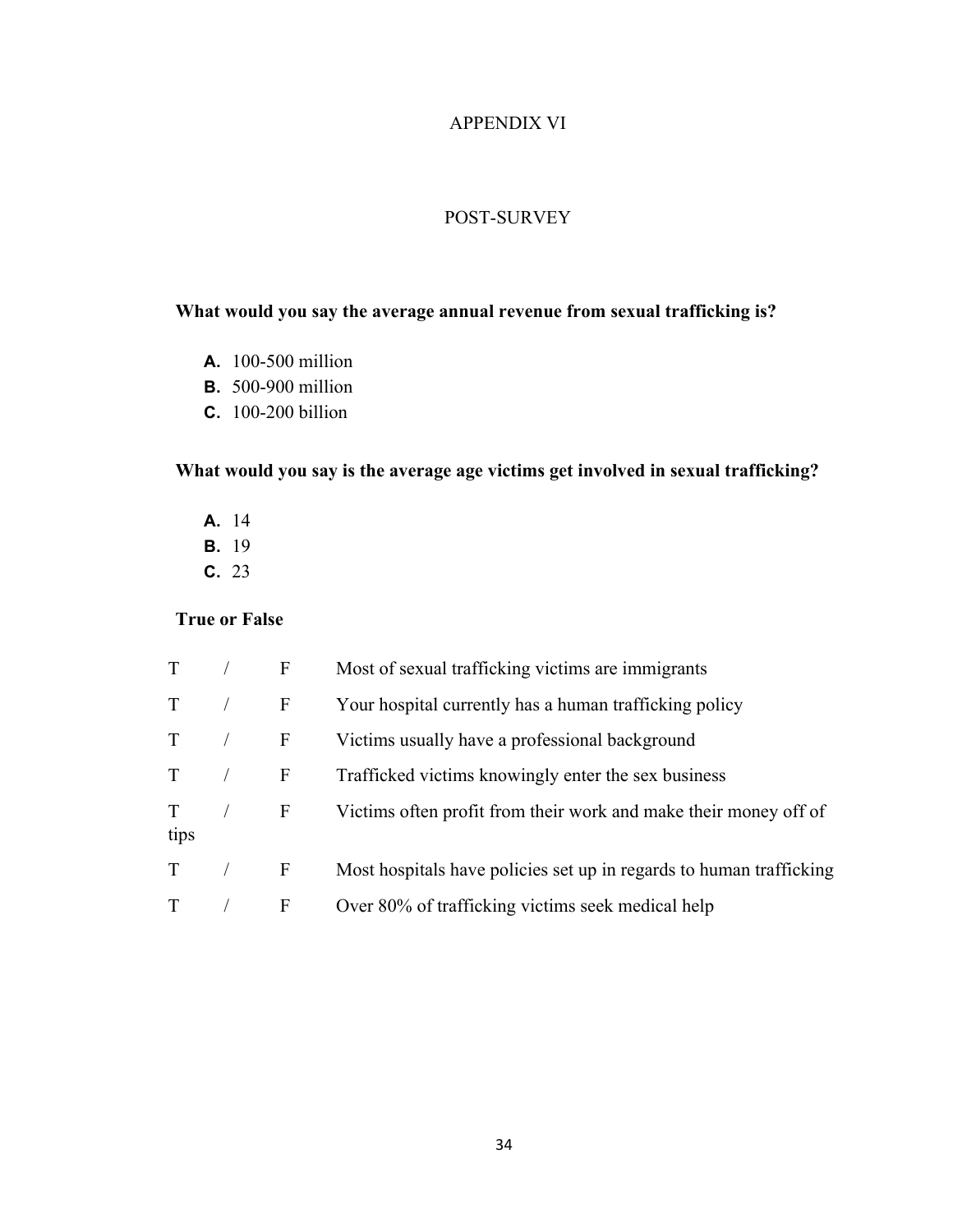# APPENDIX VII

# TABLE I

| Table 1: Pre-Test & Post-Test Results: % Correct<br>$n=19$ |             |              |  |  |
|------------------------------------------------------------|-------------|--------------|--|--|
| Question                                                   | Pre $(\% )$ | Post $(\% )$ |  |  |
| Average Revenue                                            | (31.6)      | (73.7)       |  |  |
| Victim Age                                                 | (57.8)      | (94.7)       |  |  |
| Immigrants                                                 | (84.2)      | (94.7)       |  |  |
| <b>EMMC Policy</b>                                         | (21.1)      | (84.2)       |  |  |
| Professional                                               | (21.1)      | (52.6)       |  |  |
| Entrance                                                   | (94.7)      | (94.7)       |  |  |
| Profit                                                     | (84.2)      | (100)        |  |  |
| <b>Hospital Policies</b>                                   | (42.1)      | (94.7)       |  |  |
| Seek Help                                                  | (10.5)      | (78.9)       |  |  |